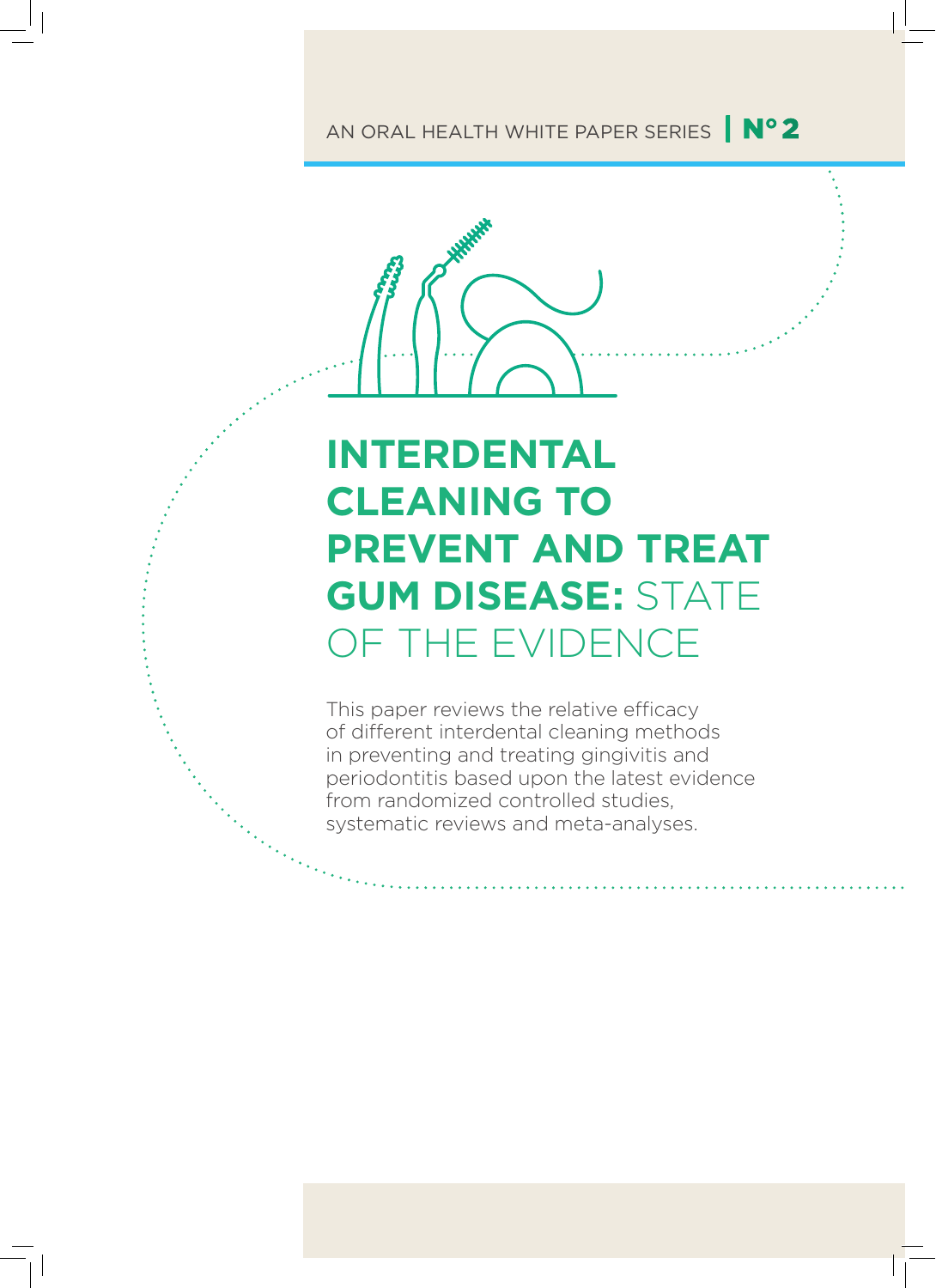#### AN ORAL HEALTH WHITE PAPER SERIES | N°2



# **INTERDENTAL CLEANING TO PREVENT AND TREAT GUM DISEASE:** STATE OF THE EVIDENCE

#### **TABLE OF CONTENTS**

| <b>ABSTRACT</b>                                                        | $\overline{2}$                          |
|------------------------------------------------------------------------|-----------------------------------------|
| <b>PLAQUE AND GUM DISEASE</b>                                          | $\overline{2}$                          |
| <b>GOOD INTERDENTAL CARE IS</b><br><b>ESSENTIAL FOR PLAQUE CONTROL</b> | $\overline{3}$                          |
| <b>WHICH INTERDENTAL CLEANER</b><br>IS THE MOST EFFECTIVE?             | $\boldsymbol{\Delta}$<br>$\overline{4}$ |
| PREVENTION OF PERIODONTAL DISEASE                                      | 5                                       |
| TREATMENT OF PERIODONTAL DISEASE                                       |                                         |
| <b>PATIENT PREFERENCE AFFECTS</b><br><b>COMPLIANCE WITH TREATMENT</b>  | 6                                       |
| <b>SUMMARY OF KEY RESULTS</b>                                          | $\overline{7}$                          |
| <b>SUMMARY</b>                                                         | 8                                       |
| <b>REFERENCES</b>                                                      | 9                                       |
| <b>APPENDIXES</b>                                                      | 11                                      |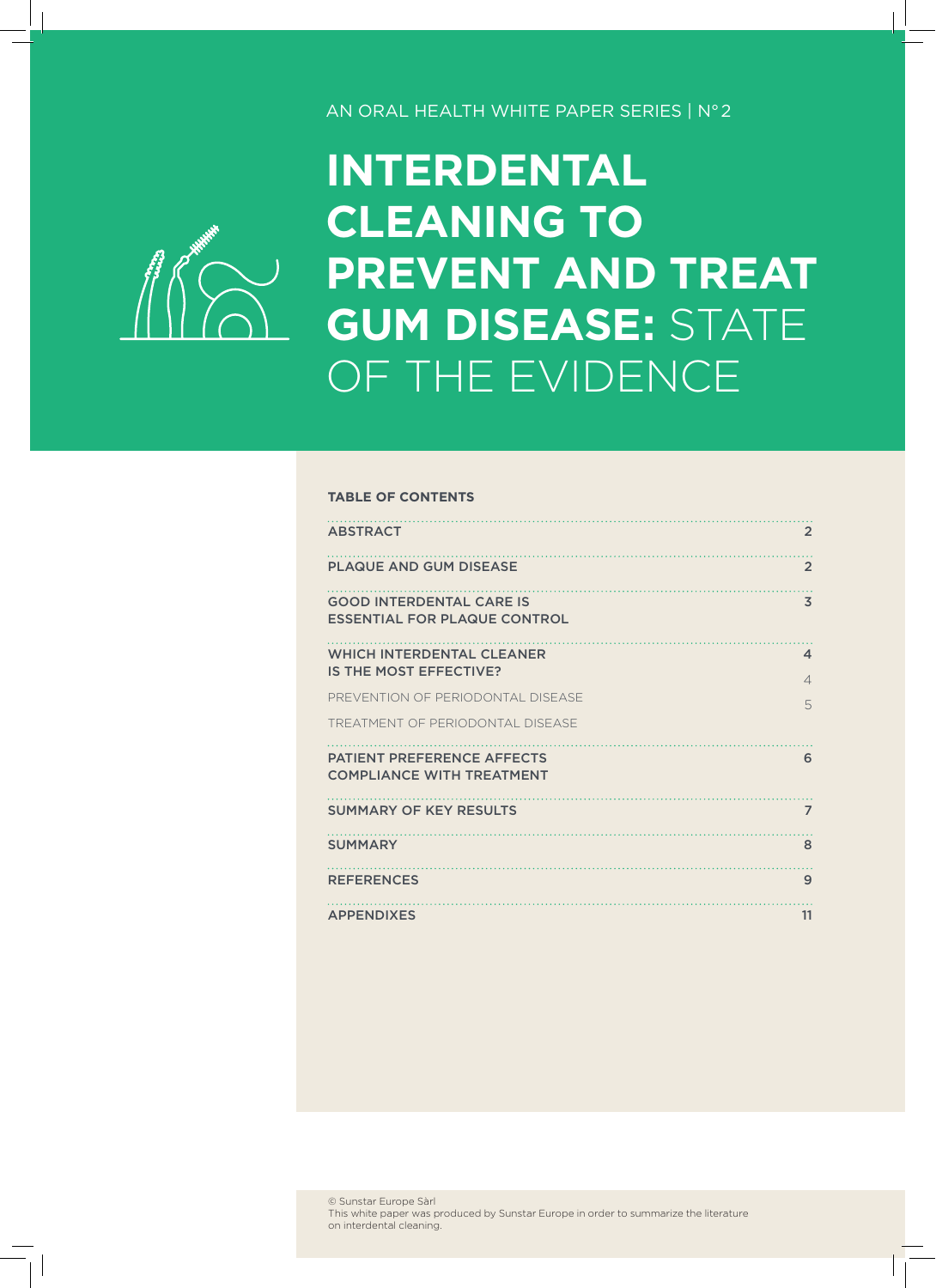

### **ABSTRACT**

Gingivitis affects up to 90% of the world' population; periodontitis up to 50% of adults worldwide. Appropriate primary and secondary prevention both depend on daily mechanical plaque removal and are the recommended and most affordable ways to reduce the incidence of these diseases.

This review of interdental cleaning approaches is based upon the latest evidence base. The relative efficacy of different interdental cleaning methods is provided in accordance with the latest randomized controlled studies (RCTs), and when available, systematic reviews and meta-analyses.

Our review indicates that accumulated data unequivocally demonstrates that interdental cleaning plus tooth brushing is better than tooth brushing alone, for both the prevention and treatment of gum disease. Moreover, Interdental cleaning with brushes and with rubber interdental cleaners is better than interdental cleaning with floss – both in terms of outcomes and patient preference.

Compliance with a daily oral hygiene routine at home is one of the greatest issues in dental care. Accordingly, providing patients with care regimens that are easy to use and facilitate compliance are likely to be the most effective and simplest ways to maximize dental hygiene and reduce the incidence of gum disease.

### **PLAQUE AND GUM DISEASE**

Plaque is a sticky biofilm containing bacteria that can accumulate on and between the teeth and below the gumline. With prolonged contact, the gums

GUM DISEASE **90%** SALL MELICATIONS FOR **GINGIVITIS** may affect up to of the world's population  $($  )<sup>O</sup> PERIODONTITIS is prevalent in up to of adults worldwide **GUM DISEASE** IS ALSO LINKED WITH MANY **SYSTEMIC DISEASES** SUCH AS **DIABETES** AND **CARDIOVASCULAR DISEASE**. GUM DISEASE IS VERY COMMON AND CAN ADVERSELY AFFECT ORAL HEALTH-RELATED QUALITY OF LIFE AND FUNCTIONING.

become irritated by the harmful bacteria, leading to redness, bleeding on brushing, swelling and pain, as well as bad breath (Cheung 2010; Pihlstrom 2005). The early and reversible form of gum disease is called gingivitis, which may affect up to 90% of the world's population (Albandar 2002). If bacteria spreads below the gum line, periodontitis can occur (Pihlstrom 2005) - a severe inflammatory disease where the inflamed gums pull away from the teeth to form infected pockets, and the body's immune system is triggered to fight the infection. Over time, the onslaught by bacterial toxins and immune factors can destroy the integrity of the bones, gums and tissue that support the teeth, leading to tooth and bone loss (Pihlstrom 2005). Periodontitis is thought to affect around 50% of adults worldwide, and is especially prevalent in older populations (70–90% of people over the age of 60 years in Europe) (Borgnakke 2013).

Gum disease has a negative impact on a patient's oral health-related quality of life, especially aspects related to the patient's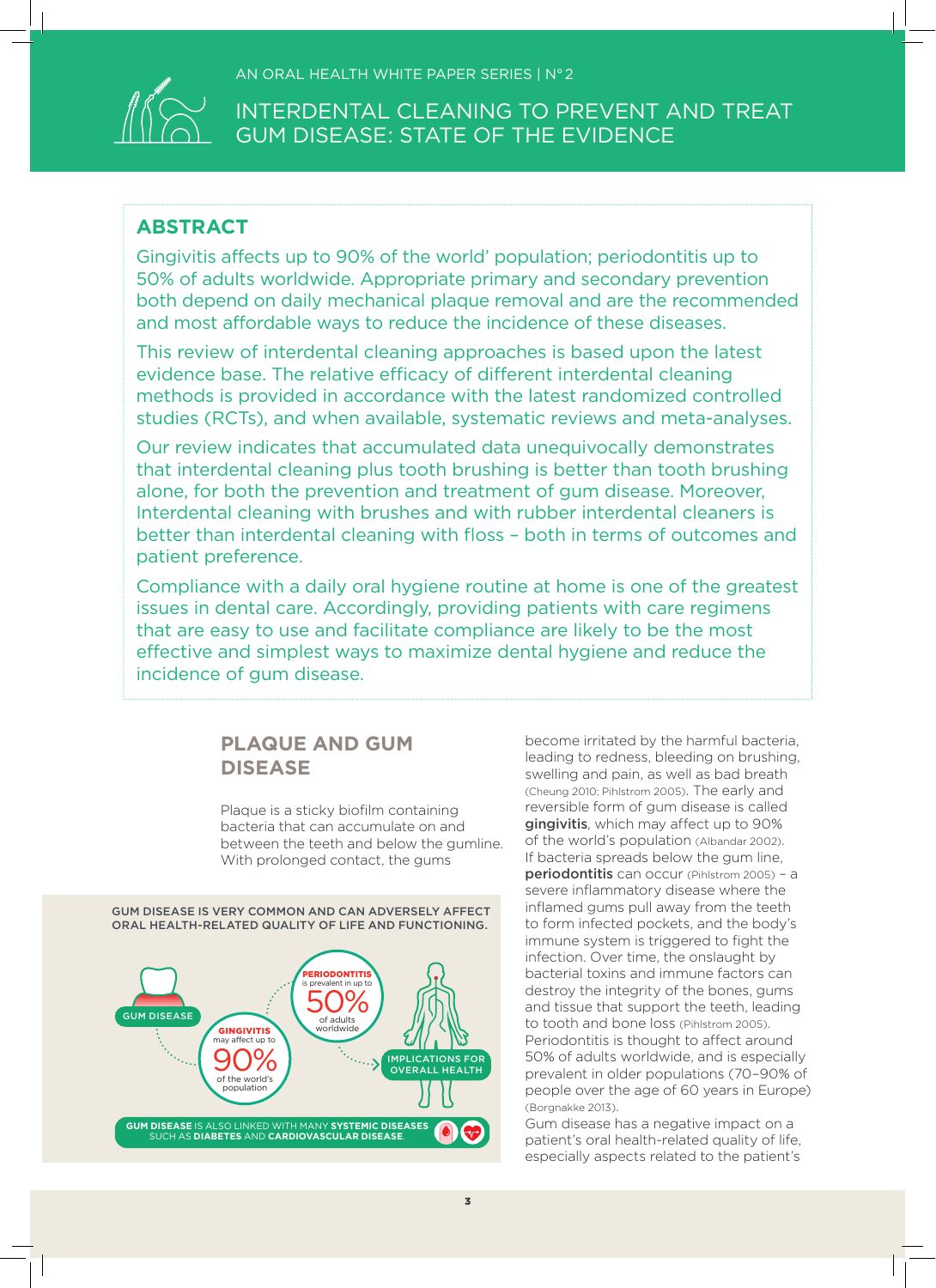

appearance, and affects their ability to eat and talk properly if periodontitis results in tooth loss (Reynolds 2018; Ferreira 2017). Gingivitis has been associated with pain and discomfort, which causes difficulties when cleaning the teeth (Ferreira 2017). As the disease becomes more severe, so does the impact on quality of life (Ferreira 2017). Gum disease is also linked with many other systemic disorders, including diabetes, cardiovascular disease and pre-term birth (Monsarrat 2016).

Gum disease is very common and can adversely affect oral health-related quality of life and functioning. Gingivitis may affect up to 90% of the world' population, while periodontitis is prevalent in up to 50% of adults worldwide.

Gum disease is also linked with many systemic diseases such as diabetes and cardiovascular disease.

### **GOOD INTERDENTAL CARE IS ESSENTIAL FOR PLAQUE CONTROL**

Good dental hygiene is important for gingival health, preventing gum disease and its associated adverse effects – but relies on patients effectively cleaning their teeth and gums every day (Jepsen 2017). Manual disruption of plaque biofilm development above the gum line remains one of the best forms of treatment (Chandki 2011). There are several options available to patients that can be used daily at home to prevent the build-up of plaque (Johnson 2015). Toothbrushing with a manual or powered toothbrush is the most common method used worldwide (Johnson 2015). However, although toothbrushing removes biofilm from the buccal, oral, and occlusal surfaces, it does not reach efficiently into the interdental areas (Poklepovic 2013; Halappa 2015).; moreover, brushing for less than 2 minutes results in removal of only 4% of accumulated plaque (Sheikh-Al-Eslamian 2014). To help overcome this problem, various interdental cleaning devices have been developed and can be used in combination with toothbrushing.

- **Flossing** is commonly recommended, using string floss or floss picks, and can be effective at removing interdental plaque if used properly (Asadoorian 2006). However, its efficacy is reduced if an incorrect technique is used (Drisko 2013; Azcarate-Velázquez 2017). Although the correct technique can be taught, patient compliance with daily flossing is low because it requires a degree of dexterity and motivation that some patients find hard to achieve (Poklepovic 2013). A wide range of low compliance rates, between 2% and 49%, has been reported for the daily use of floss (Wilder 2016).
- **Interdental brushes (IDBs)** with cylindrical or conical bristles of varying sizes can be used to brush between the teeth, space permitting (Johnson 2015). IDBs are thought to be more effective at plaque removal than floss because the bristles are better able to fill the space between the teeth and remove plaque (Johnson 2015). Because IDBs are regarded by patients as being easier to use than floss, they are much more willing to use them (Christou 1998; Imai 2010). However, questions remain regarding their efficacy at reducing gingival inflammation and whether they can be used in orally-healthy people to prevent gum disease (Johnson 2015).
- **Interdental picks** are another option used to remove plaque. Newer picks have a rubber tip with rubber bristles, designed to stimulate gingival blood flow and remove interdental plaque (Johnson 2015). These rubber interdental picks (RIPs) may be more acceptable to patients than IDBs because they are easier to use and cause fewer gum abrasions (Hennequin-Hoenderdos 2018).
- **Oral irrigators** or **air flossers**, which use water or air under pressure, may also remove plaque from teeth and periodontal pockets (Goyal 2012). However, such devices are generally expensive compared to other interdental methods, and cannot easily be used on the go or when traveling.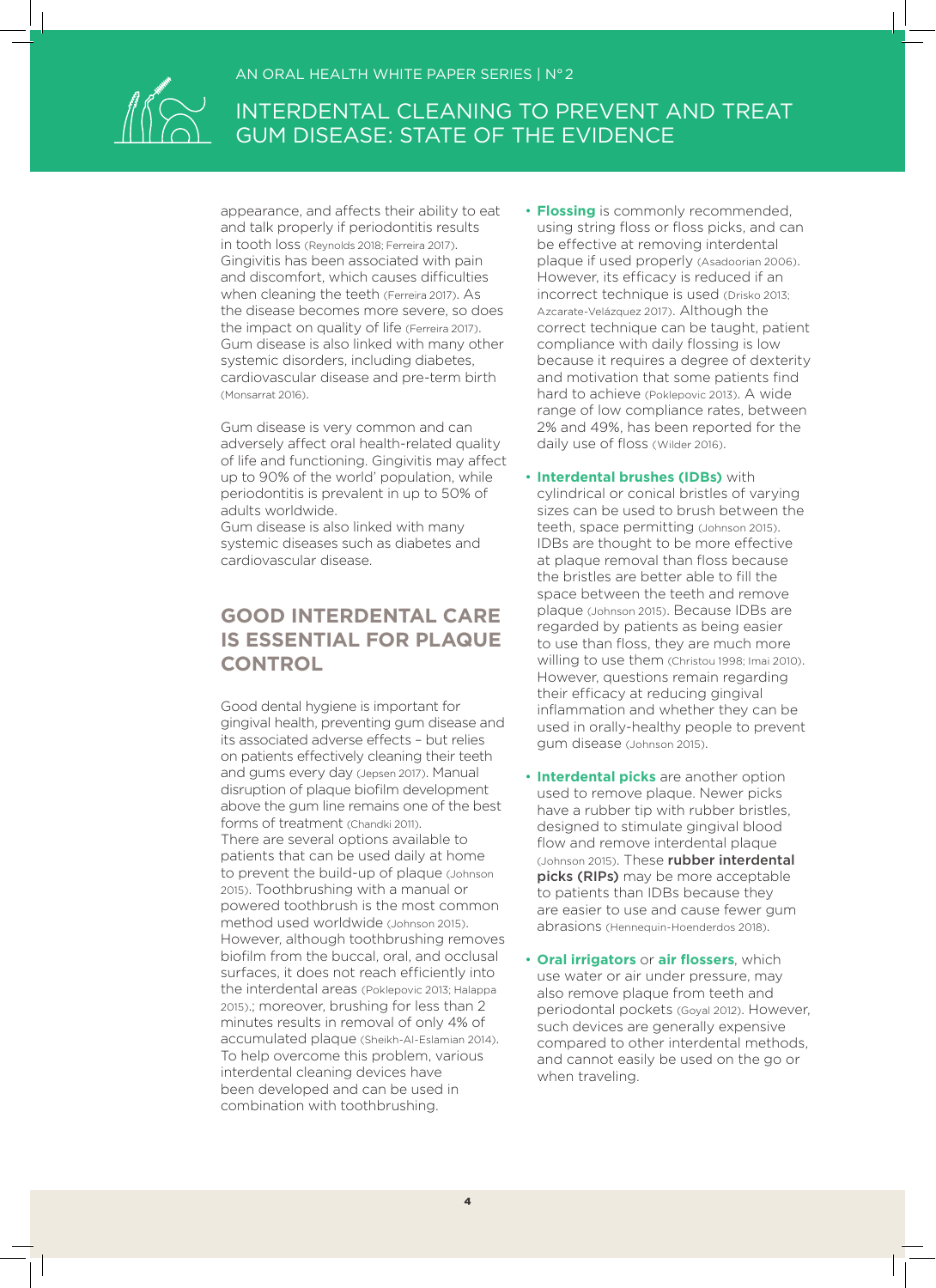

### **WHICH INTERDENTAL CLEANER IS THE MOST EFFECTIVE?**

Despite recommendations to use an interdental cleaner alongside daily toothbrushing, it has been debated whether one type of interdental cleaner is superior to another (Johnson 2015). Therefore, evidence from randomized controlled trials and from systematic reviews and meta-analyses was reviewed for commonly-available interdental cleaning methods – namely floss, interdental brushes (IDBs), and rubber interdental picks (RIPs) (water- and air-driven options were not considered because of their higher cost and more limited availability). A simple search strategy was devised in PubMed, using the search term 'interdental' and the relevant type of trial, in humans. Papers were selected according to whether they compared the efficacy of the techniques at controlling plaque for prevention of gum disease in orally-healthy individuals or treatment of gum disease in patients with gingivitis or periodontitis.

The studies identified included:

- 17 randomized controlled trials:
	- 3 prevention studies in orally-healthy patients (141 (range 39-60) patients, study duration 4 weeks to 3 months)
	- 14 treatment studies in patients with gum disease (1121 (range 9-287) patients, study duration from a single use to 6 months)
- 6 systematic reviews/meta-analyses.

Details and key results from all studies identified are included in the Appendix, including a brief explanation of the trial designs and efficacy measures that are used in oral hygiene studies.

#### It is important to note that:



• Use of a toothbrush alone or in combination with any interdental product reduces plaque and inflammation compared with baseline (i.e. before any kind of cleaning takes place)



All interdental devices support the management of gum disease, but to a varying extent (Salzer 2015).

• Some interdental products are more effective than others, and certainly more effective than toothbrushing alone (Figure 1 and Appendix).

**PREVENTION OF PERIODONTAL DISEASE**

- **Interdental cleaning compared with toothbrushing alone.** In orally-healthy patients, both IDBs and RIPs were more effective than toothbrushing alone, with significantly greater reductions in interdental plaque with IDBs and RIPs (Graziani 2018), bleeding from 1 week with IDBs (Bourgeois 2016), and gingival inflammation with IDBs (Kotsakis 2018).
- **Interdental brushes compared with floss.** IDBs were more effective than floss in orally-healthy patients, resulting in a significantly greater reduction in interdental plaque from 1 week (Graziani 2018) and a reduction in gingival inflammation (Kotsakis 2018).
- **Rubber interdental cleaners compared with floss.** New evidence shows that RIPs were also more effective than floss in orally-healthy patients, leading to significantly lower levels of *interdental* plaque and inflammation (Graziani 2018).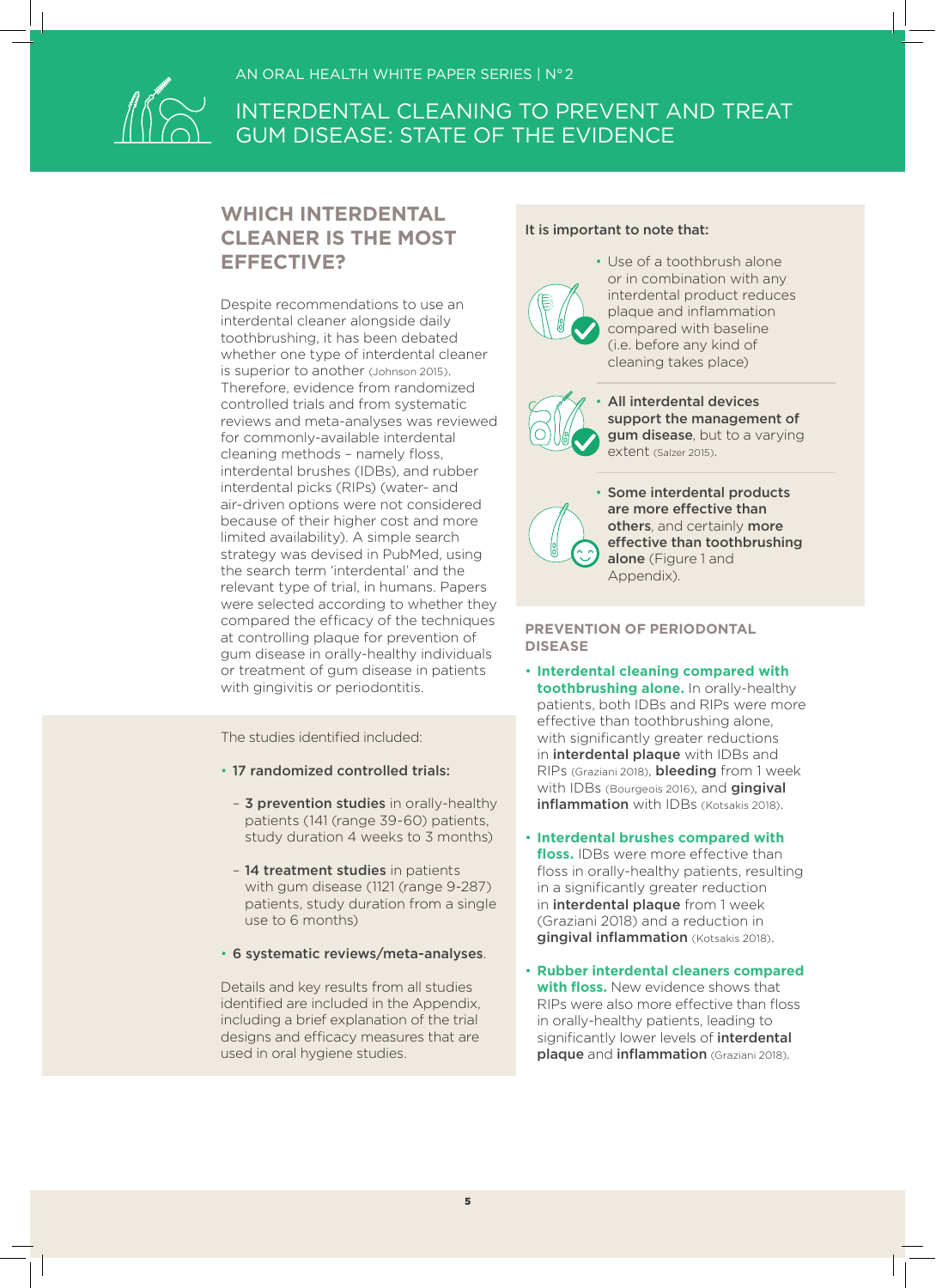

• **Interdental brushes compared with rubber interdental cleaners.**

The efficacy of IDBs and RIPs was comparable in orally-healthy patients; both significantly reduced **interdental** plaque after a single use and bleeding after 4 weeks compared with baseline, with no significant differences between the cleaners (Abouassi 2014). The benefits of IDBs and RIPs are evident from 1-2 weeks (Graziani 2018; Bourgeois 2016; Abouassi 2014).

• Gum disease is often seen in older people, but prevention is possible in younger people; interdental cleaning significantly reduces plaque and gingival inflammation in orally-healthy subjects younger than 30 years of age (Graziani 2018; Bourgeois 2016).

#### **TREATMENT OF PERIODONTAL DISEASE**

- **Interdental brushes compared with toothbrushing alone.** IDBs were more effective than toothbrushing alone in patients who already had gum disease, resulting in significantly greater reductions in **interdental plaque** (Jared 2005; Slot 2008), **bleeding** at 4 weeks (Jared 2005), and gingival inflammation (Kotsakis 2018; Poklepovic 2013).
- **Interdental brushes compared with floss.** IDBs were also more effective than floss in patients with gum disease, leading to a significantly greater reduction in **interdental plaque** (Tu 2008; Jackson 2006; Rosing 2006; Jared 2005; Christou 1998; Imai 2012; Slot 2008), gingival inflammation (Jackson 2006; Jared 2005; Kotsakis 2018; Poklepovic 2013), pocket depth (Tu 2008; Jackson 2006; Christou 1998; Slot 2008), bleeding (Tu 2008; Noorlin 2007; Jackson 2006; Jared 2005; Imai 2012; Slot 2008), and buccal gingivitis (Yost 2006). Whatever their shape, IDBs are more effective at removing plaque (Rosing 2006) and reducing gingivitis (Yost 2006) than floss. The greater reduction in pocket depth and bleeding on probing reported with the use of IDBs compared with floss was mostly due to the greater efficiency of interdental brushing in removing dental plaque, rather than compression of interdental papillae (Tu 2008). IDBs are

preferable to floss in cleaning interdental areas where the papilla is missing (Bergenholtz 1984).

• **Interdental brushes compared with rubber interdental cleaners.** The

efficacy of IDBs and RIPs was initially comparable when used to treat gum disease, but some differences emerged over time. While there was a significant decrease in interdental plaque and bleeding with both cleaners compared to baseline, there was a significantly greater decrease in bleeding, gingival inflammation and gingival abrasions at 4 weeks with RIPs compared with IDBs (Hennequin-Hoenderdos 2018). The benefits of IDBs and RIPs may be more consistent after a few weeks (Jared 2005; Hennequin-Hoenderdos 2018).

- A meta-review of systematic reviews indicated that IDBs reduce both plaque and gingivitis and are the most effective method for plaque removal (Salzer 2015). However, only weak evidence exists that floss and oral irrigators reduce gingivitis, with no concomitant evidence for an effect on plaque (Salzer 2015). Most studies failed to demonstrate that floss is effective in plaque removal for patients suffering from periodontitis. (Salzer 2015; Sambunjak 2011). However, people who brush and floss regularly have less gum inflammation and bleeding compared to toothbrushing alone (Sambunjak 2011).
- After analysis of the available studies and the outcomes assessed within them, IDBs have been ranked the highest at being the 'best' interdental device for reducing gum inflammation, while the probability for toothpicks (using hard materials) and floss being the 'best' aids was ranked near to zero (Kotsakis 2018).
- Interdental cleaning, especially with IDBs, is advantageous in all patient populations, including in patients with chronic periodontitis; interdental cleaning can improve clinical periodontal outcomes and reduce clinical signs of disease and inflammation over 3 months, with minimal professional intervention (Jackson 2006).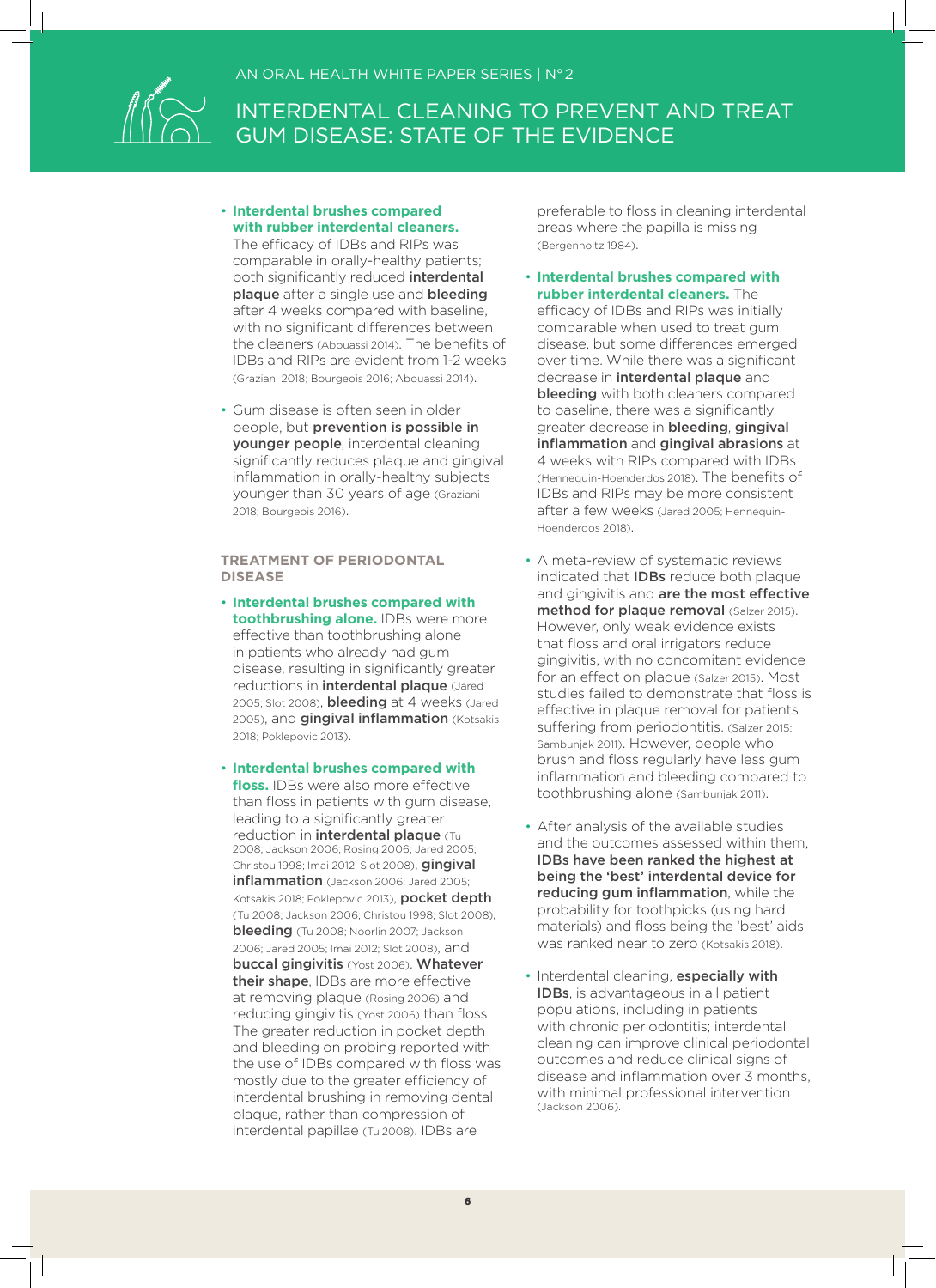

### **PATIENT PREFERENCE AFFECTS COMPLIANCE WITH TREATMENT**

Management of gum disease relies mainly on a patient's ability to clean their own teeth effectively (Jepsen 2017). Yet patients often do not follow recommendations from healthcare providers (Wilder 2016; Poklepovic 2013). Toothbrushing alone is usually insufficient (Sheikh-Al-Eslamian 2014; van der Weijden 2005), and flossing may be ineffective unless the right technique is used (Drisko 2013; Azcarate-Velázquez 2017). However, flossing can be difficult to perform correctly (Poklepovic 2013), leading to reduced motivation in real life (compared with the controlled environment of a trial) and a lack of compliance with daily interdental cleaning (Asadoorian 2006).

The prevention and control of gum disease is a lifelong commitment (Jepsen 2017).

Less-demanding methods of interdental cleaning may increase motivation and thus improve patient outcomes (Needleman 2005; Wilder 2016).

Thus, less-demanding methods of interdental cleaning are necessary (Asadoorian 2006), which may increase motivation and change patient behavior – and thus improve patient outcomes (Needleman 2005; Wilder 2016). Utilizing technology and techniques that help to improve a patient's experience should contribute to improving adherence to

an oral hygiene routine, especially when combined with supportive education and homecare regimens.

To date, several studies have evaluated the patient acceptance of interdental devices. These have shown that **patients** prefer IDBs compared with floss, based on the fact they are easier to use and likely to be used more efficiently than floss (Christou 1998; Noorlin 2007). For example, in a study of people with intact but bleeding interdental gums, 93% of patients 'agreed' or 'strongly' agreed to use IDBs daily, compared with 67% of patients for floss (Imai 2010). In patients with mild-to-moderate periodontitis, 90% thought IDBs were 'easy' or 'very easy' to use compared with 60% when using floss (Noorlin 2007). Patients with mild-to-moderate periodontitis also preferred IDBs to floss in another study, rating them as being easier to use (only 12% of patients experienced a problem when using the IDB compared with 58% of patients when using floss) and more effective at cleaning (Christou 1998).

Patient compliance with an oral hygiene routine may be further improved by using a RIP rather than an IDB. In orallyhealthy patients, patient acceptance and willingness to buy the product was greater with RIPs than IDBs because they caused less pain during usage and were significantly more comfortable to use (Abouassi 2014). A recent study in patients with gum disease has also confirmed the significantly greater patient acceptance with RIPs compared with IDBs (Figure2) (Hennequin-Hoenderdos 2018).



Figure 2. Patient perceptions regarding the use of a rubber interdental cleaner (RIP) compared with an interdental brush: the RIP scored significantly better than IDB for most questions asked (Hennequin-Hoenderdos 2018).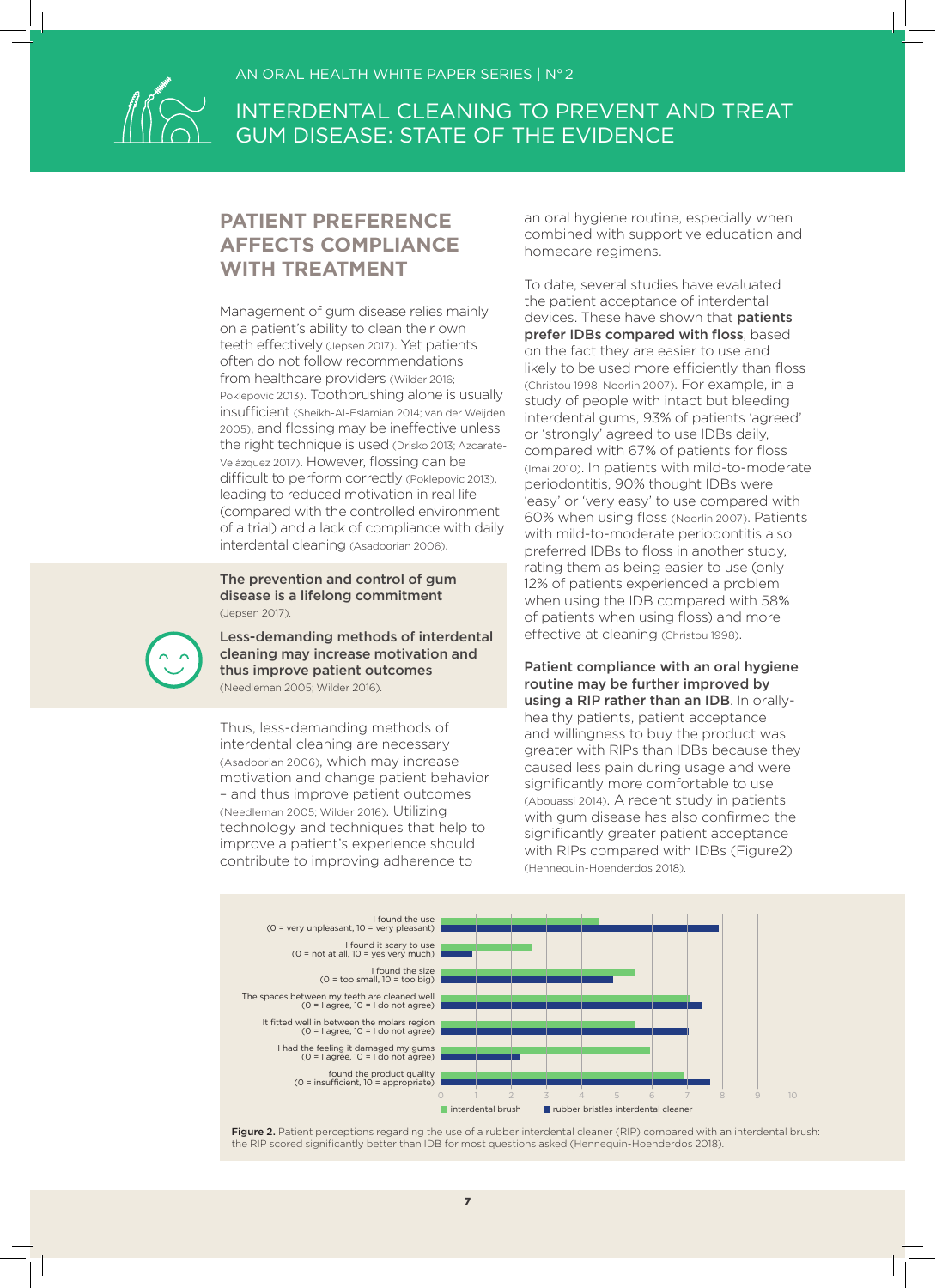

|                                                                                                                |                                      | <b>SUMMARY OF KEY RESULTS</b>                                                                                                                                                                                                                                                       |                                                                    |
|----------------------------------------------------------------------------------------------------------------|--------------------------------------|-------------------------------------------------------------------------------------------------------------------------------------------------------------------------------------------------------------------------------------------------------------------------------------|--------------------------------------------------------------------|
| <b>WHEN</b>                                                                                                    | <b>INTERDENTAL</b><br><b>PLAQUE</b>  | Interdental plaque is significantly reduced with IDBs<br>and RIPs, and both are significantly more effective<br>than toothbrushing alone or floss                                                                                                                                   |                                                                    |
| <b>USED FOR</b><br><b>PREVENTION</b><br><b>IN ORALLY</b><br><b>HEALTHY</b>                                     | <b>BLEEDING</b>                      | Bleeding of the gums is significantly reduced with<br>IDBs and RIPs, and IDBs are significantly more<br>effective than toothbrushing alone                                                                                                                                          |                                                                    |
| <b>SUBJECTS:</b>                                                                                               | <b>GUM</b><br><b>INFLAMMATION</b>    | Gum inflammation is significantly lower with IDBs<br>compared with toothbrushing alone and floss                                                                                                                                                                                    |                                                                    |
|                                                                                                                |                                      |                                                                                                                                                                                                                                                                                     |                                                                    |
| <b>WHEN</b><br><b>USED FOR</b><br><b>TREATMENT</b><br><b>IN PATIENTS</b><br><b>WITH GUM</b><br><b>DISEASE:</b> | <b>INTERDENTAL</b><br><b>PLAQUE</b>  | Interdental plaque is significantly reduced with IDBs<br>and RIPs, and IDBs are significantly more effective<br>than toothbrushing alone or floss                                                                                                                                   |                                                                    |
|                                                                                                                | <b>BLEEDING</b>                      | Bleeding of the gums is significantly lower with IDBs<br>and RIPs; IDBs are significantly more effective than<br>toothbrushing alone and floss, while RIPs are<br>significantly more effective than IDBs after a few weeks                                                          |                                                                    |
|                                                                                                                | <b>GUM</b><br><b>INFLAMMATION</b>    | Gum inflammation is significantly lower with IDBs<br>compared with toothbrushing alone and floss, and with<br>RIPs compared with IDBs; buccal gingivitis (i.e. where<br>the gums touch the inner lining of the cheeks) is also<br>significantly lower with IDBs compared with floss |                                                                    |
|                                                                                                                | <b>GINGIVIAL</b><br><b>ABRASIONS</b> | Gingival abrasions are significantly reduced with RIPs<br>compared with IDBs                                                                                                                                                                                                        |                                                                    |
|                                                                                                                | <b>POCKET</b><br><b>DEPTH</b>        | Periodontal pocket depth is significantly reduced with<br>IDBs compared with floss                                                                                                                                                                                                  |                                                                    |
|                                                                                                                |                                      |                                                                                                                                                                                                                                                                                     | <b>IDBs:</b> interdental brushes<br>RIPs: rubber interdental picks |

PATIENT PREFERENCE

- Patient acceptance is greater with RIPs than IDBs in prevention studies
- Patient acceptance is greater with IDBs than floss, and greater with RIPs than IDBs, in treatment studies

Results clearly demonstrate that IDBs and RIPs are the most effective interdental cleaners in the prevention and treatment of gum disease.

Both are better than toothbrushing alone, and are more effective than floss at removing harmful plaque.

Both IDBs and RIPs are well accepted by patients, with the latest RIP designs associated with greater preference compared with IDBs.

It should be noted that newer devices such as RIPs were not included in earlier studies. Additional randomized controlled trials comparing the use of IDBs and RIPs in combination with toothbrushing versus toothbrushing alone or in combination with floss would be beneficial to confirm the benefits of each at preventing and treating gum disease.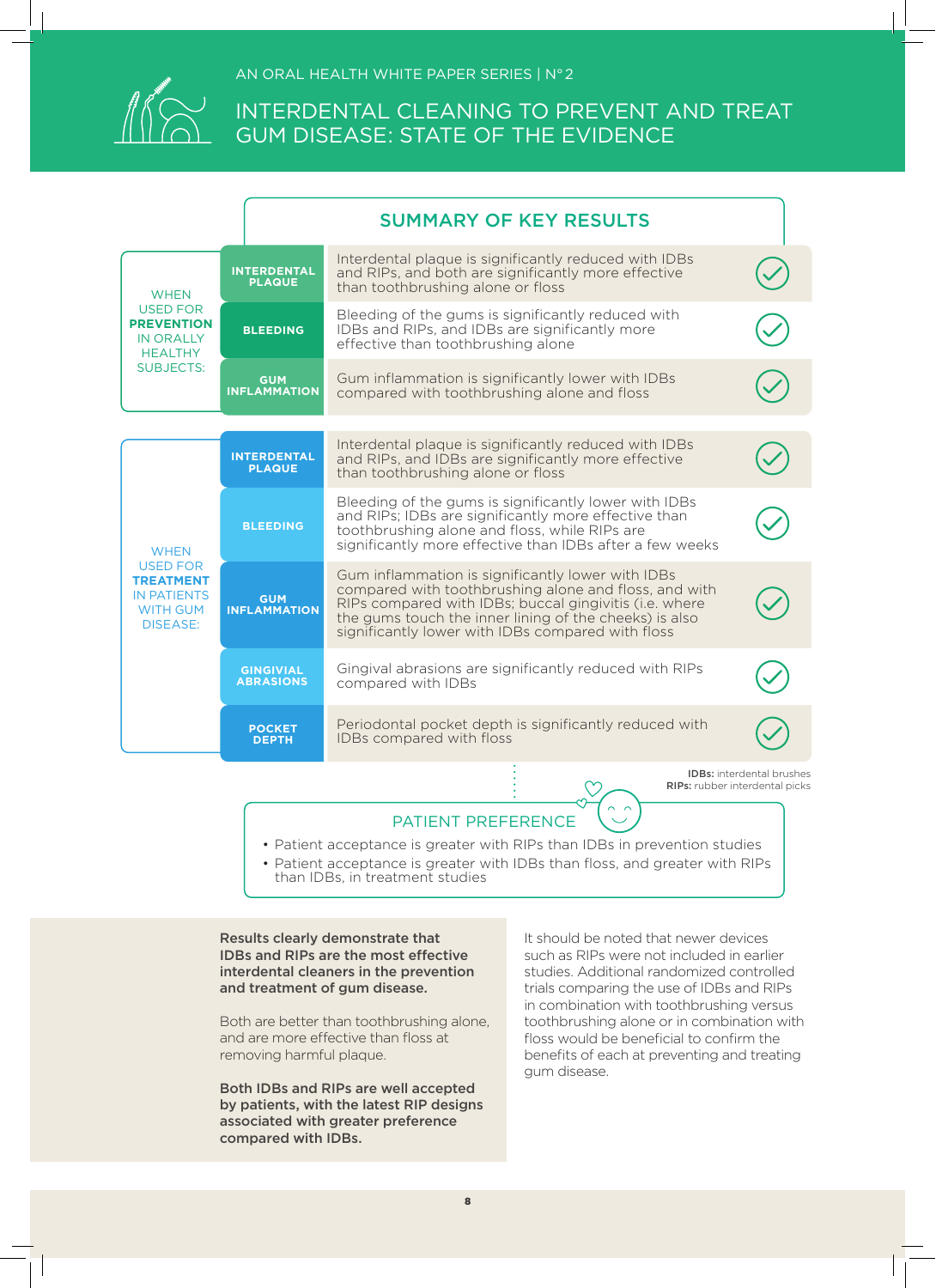

### **SUMMARY**

Accumulating data, including both very recent publications and papers of more than 20 years old, unequivocally demonstrate that:

- Interdental cleaning plus toothbrushing is better than toothbrushing alone for both the prevention and treatment of gum disease.
- Interdental cleaning with brushes and with rubber interdental cleaners is better than interdental cleaning with floss.
- Current evidence suggests that patients prefer IDBs to floss. Patients also prefer to use RIPs than IDBs for interdental cleaning because they are easier and more comfortable to use and cause less pain.
- Compliance with a daily oral hygiene routine at home is one of the greatest issues in dental care. Accordingly, providing patients with care regimens that are easy to use and facilitate compliance are likely to be the most effective and simplest manner to maximize dental hygiene.

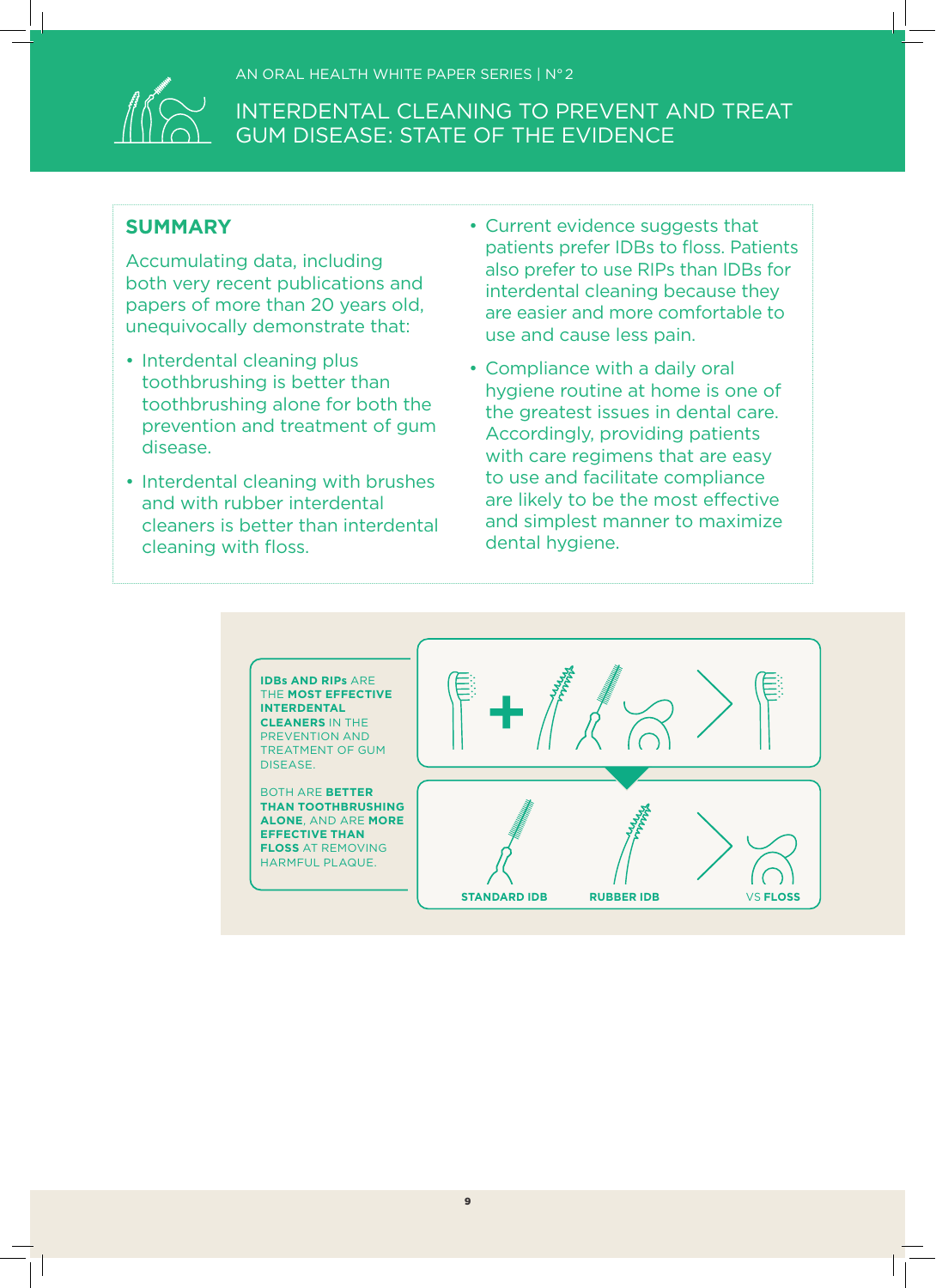

### **REFERENCES**

- **1** Abouassi T, Woelber JP, Holst K, Stampf S, Doerfer CE, Hellwig E, Ratka-Kruger P. Clinical efficacy and patients' acceptance of a rubber interdental bristle. A randomized controlled trial. Clin Oral Investig 2014;18:1873-80.
- **2** Albandar J, Rams T. Global epidemiology of periodontal diseases: an overview. Periodontol 2000 2002;29:7-10.
- **3** Asadoorian J, Locker D. The impact of quality assurance programming: a comparison of two canadian dental hygienist programs. J Dent Educ 2006;70:965-71.
- **4** Azcarate-Velázquez F, Garrido-Serrano R, Castillo-Dalí G, Serrera-Figallo MA, Gañán-Calvo A, Torres-Lagares D. Effectiveness of flossing loops in the control of the gingival health. J Clin Exp Dent 2017;9:e756-e761.
- **5** Bergenholtz A, Olsson A. Efficacy of plaque-removal using interdental brushes and waxed dental floss. Scand J Dent Res 1984;92:198-203.
- **6** Borgnakke W, Ylöstalo PV, Taylor GW, Genco RJ. Effect of periodontal disease on diabetes: systematic review of epidemiologic observational evidence. J Periodontol 2013;84:S135-S152.
- **7** Bourgeois D, Saliasi I, Llodra JC, Bravo M, Viennot S, Carrouel F. Efficacy of interdental calibrated brushes on bleeding reduction in adults: a 3-month randomized controlled clinical trial. Eur J Oral Sci 2016;124:566-571.
- **8** Chandki R, Banthia P, Banthia R. Biofilms: A microbial home. J Indian Soc Periodontol 2011;15:111-4.
- **9** Cheung S, Hsu W, King G, Genco R. 2010. Periodontal disease—its impact on diabetes and glycemic control. Available: https://aadi.joslin.org/en/Education%20 Materials/99.PeriodontalDisease-ItsImpac tOnDiabetesAndGlycemicControl-EN.pdf [Accessed 8 Oct 2017].
- **10** Christou V, Timmerman MF, Van der Velden U, Van der Weijden FA. Comparison of different approaches of interdental oral hygiene: interdental brushes versus dental floss. J Periodontol 1998;69:759-64.
- **11** Drisko CL. Periodontal self-care: evidencebased support. Periodontol 2000 2013;62:243-55.
- **12** Ferreira MC, Dias-Pereira AC, Branco-de-Almeida LS, Martins CC, Paiva SM. Impact of periodontal disease on quality of life: a systematic review. J Periodontal Res 2017;52:651-665.
- **13** Goyal CR, Lyle DM, Qaqish JG, Schuller R. The addition of a water flosser to power tooth brushing: effect on bleeding, gingivitis, and plaque. J Clin Dent 2012;23:57-63.
- **14** Graziani F, Palazzolo A, Gennai S, Karapetsa D, Giuca MR, Cei S, Filice N, Petrini M, Nisi M. Interdental plaque reduction after use of different devices in young subjects with intact papilla: A randomized clinical trial. Int J Dent Hyg 2018;16:389-396.
- **15** Halappa M, Chandu G. Evaluation of usage of interdental aids among dentists as a preventive measure. J Indian Soc Periodontol 2015;19:4.
- **16** Hennequin-Hoenderdos NL, van der Sluijs E, van der Weijden GA, Slot DE. Efficacy of a rubber bristles interdental cleaner compared to an interdental brush on dental plaque, gingival bleeding and gingival abrasion: A randomized clinical trial. Int J Dent Hyg 2018;16:380-388.
- **17** Imai P, Hatzimanolakis PC. Encouraging client compliance for interdental care with the interdental brush: The client's perspective. Can J Dent Hygiene 2010;44:56-60.
- **18** Imai P, Yu X, MacDonald D. Comparison of interdental brush to dental floss for reduction of clinical parameters of periodontal disease: a systematic review. Can J Dent Hygiene 2012;46:63-78.
- **19** Jackson MA, Kellett M, Worthington HV, Clerehugh V. Comparison of interdental cleaning methods: a randomized controlled trial. J Periodontol 2006;77:1421-9.
- **20** Jared H, Zhong Y, Rowe M, Ebisutani K, Tanaka T, Takase N. Clinical trial of a novel interdental brush cleaning system. J Clin Dent 2005;16:47-52.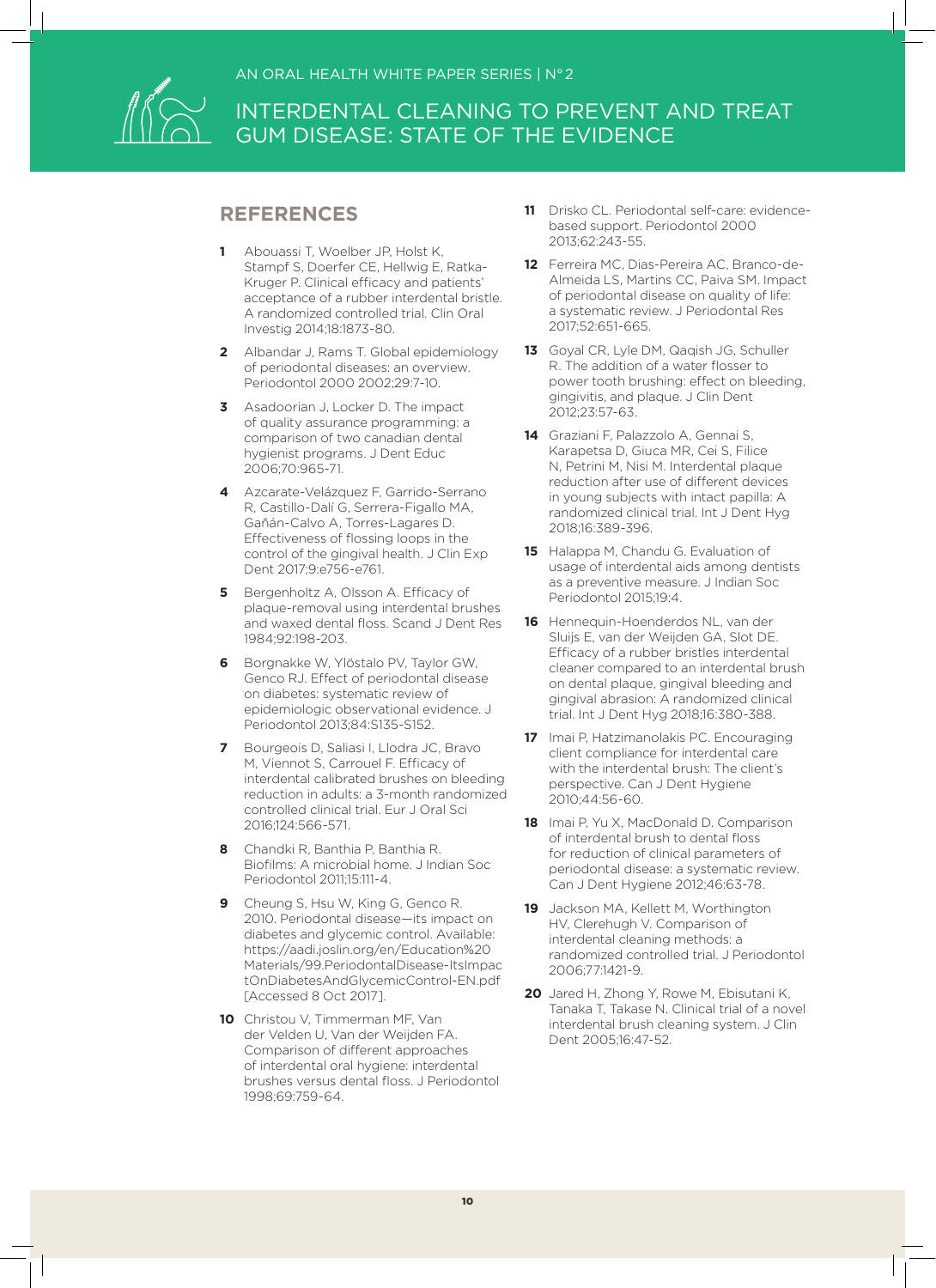

- **21** Jepsen S, Blanco J, Buchalla W, Carvalho JC, Dietrich T, Dorfer C, Eaton KA, Figuero E, Frencken JE, Graziani F, Higham SM, Kocher T, Maltz M, Ortiz-Vigon A, Schmoeckel J, Sculean A, Tenuta LM, van der Veen MH, Machiulskiene V. Prevention and control of dental caries and periodontal diseases at individual and population level: consensus report of group 3 of joint EFP/ORCA workshop on the boundaries between caries and periodontal diseases. J Clin Periodontol 2017;44 Suppl 18:S85-s93.
- **22** Johnson T, Worthington HV, Clarkson JE, Poklepovic Pericic T, Sambunjak D, Imai P. Mechanical interdental cleaning for preventing and controlling periodontal diseases and dental caries (protocol). Cochrane Database Syst Rev 2015;Issue 12. Art. No.: CD012018.
- **23** Kotsakis GA, Lian Q, Ioannou AL, Michalowicz BS, John MT, Chu H. A network meta-analysis of interproximal oral hygiene methods in the reduction of clinical indices of inflammation. J Periodontol 2018;89:558-570.
- **24** Mandel ID. Why pick on teeth? JADA 1990;121:129-132.
- **25** Monsarrat P, Blaizot A, Kemoun P, Ravaud P, Nabet C, Sixou M, Vergnes JN. Clinical research activity in periodontal medicine: a systematic mapping of trial registers. J Clin Periodontol 2016;43:390-400.
- **26** Needleman I, Suvan J, Moles DR, Pimlott J. A systematic review of professional mechanical plaque removal for prevention of periodontal diseases. J Clin Periodontol 2005;32 Suppl 6:229-82.
- 27 Noorlin I, Watts TL. A comparison of the efficacy and ease of use of dental floss and interproximal brushes in a randomised split mouth trial incorporating an assessment of subgingival plaque. Oral Health Prev Dent 2007;5:13-8.
- **28** Pihlstrom B, Michalowicz B, Johnson N. Periodontal diseases. Lancet 2005;366:1809-1820.
- **29** Poklepovic T, Worthington HV, Johnson TM, Sambunjak D, Imai P, Clarkson JE, Tugwell P. Interdental brushing for the prevention and control of periodontal diseases and dental caries in adults. Cochrane Database Syst Rev 2013:Cd009857.
- **30** Reynolds I, Duane B. Periodontal disease has an impact on patients' quality of life. Evidence Based Dentistry 2018;19:14-15.
- **31** Rosing CK, Daudt FA, Festugatto FE, Oppermann RV. Efficacy of interdental plaque control aids in periodontal maintenance patients: A comparative study. Oral Health Prev Dent 2006;4:99- 103.
- **32** Salzer S, Slot DE, Van der Weijden FA, Dorfer CE. Efficacy of interdental mechanical plaque control in managing gingivitis-a meta-review. J Clin Periodontol 2015;42 Suppl 16:S92-105.
- **33** Sambunjak D, Nickerson JW, Poklepovic T, Johnson TM, Imai P, Tugwell P, Worthington HV. Flossing for the management of periodontal diseases and dental caries in adults. Cochrane Database Syst Rev 2011:Cd008829.
- **34** Schiffner U, Bahr M, Effenberger S. Plaque and gingivitis in the elderly: a randomized, single-blind clinical trial on the outcome of intensified mechanical or antibacterial oral hygiene measures. J Clin Periodontol 2007;34:1068-73.
- **35** Sheikh-Al-Eslamian SM, Youssefi N, Seyed Monir SE, Kadkhodazadeh M. Comparison of Manual and Electric Toothbrush in Dental Plaque Removal: A Clinical Trial. Avicenna J Dent Res 2014;6:e21046.
- **36** Slot DE, Dorfer CE, Van der Weijden GA. The efficacy of interdental brushes on plaque and parameters of periodontal inflammation: a systematic review. Int J Dent Hyg 2008;6:253-64.
- **37** Tu YK, Jackson M, Kellett M, Clerehugh V. Direct and indirect effects of interdental hygiene in a clinical trial. J Dent Res 2008;87:1037-42.
- **38** van der Weijden GA, Hioe KP. A systematic review of the effectiveness of self-performed mechanical plaque removal in adults with gingivitis using a manual toothbrush. J Clin Periodontol 2005;32 Suppl 6:214-28.
- **39** Wilder RS, Bray KS. Improving periodontal outcomes: merging clinical and behavioral science. Periodontol 2000 2016;71:65-81.
- **40** Yost KG, Mallatt ME, Liebman J. Interproximal gingivitis and plaque reduction by four interdental products. J Clin Dent 2006;17:79-83.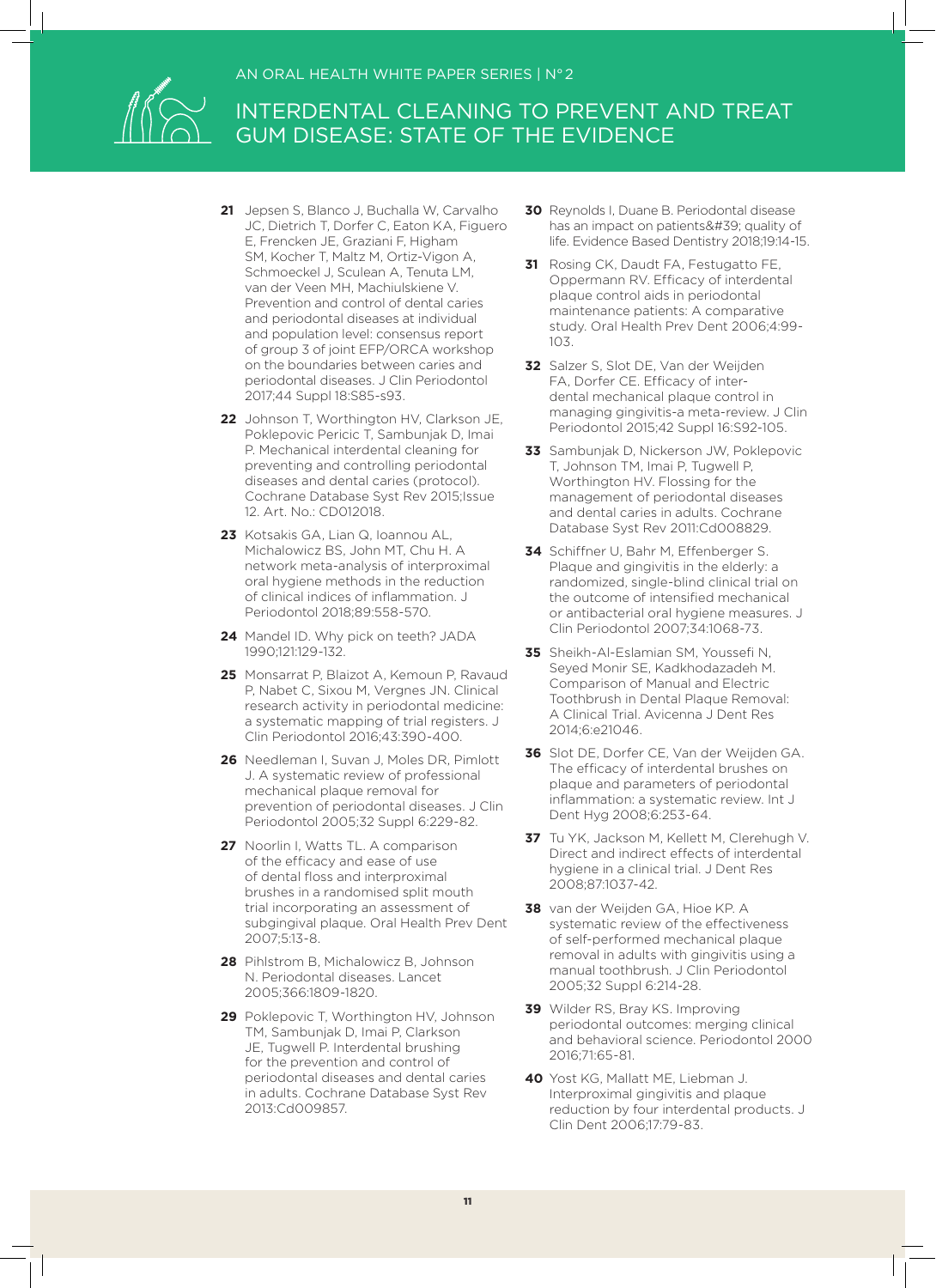

### **APPENDIX I**

**A BRIEF GUIDE TO ORAL HYGIENE RANDOMIZED CONTROLLED STUDIES (RCTS)**

#### Oral hygiene RCT studies can be grouped into two types

- Studies of oral hygiene status in relation to dental caries and periodontal disease usually contain large numbers of patients
- Studies of the effectiveness of the use of various techniques, procedures and devices for cleaning the teeth – usually contain smaller numbers of patients; the key studies in this document fall under this type

#### Study Design for Oral Hygiene

In oral hygiene studies it is not possible to use the normally-desirable "double-blind" design, as patients clearly know which device they are using. However, a single-blind design is possible, where the examiner is blinded to the treatment used. This is the design used in the best oral hygiene RCTs.

Patients can be randomized into separate treatment groups, including a control group, with the results in one group compared against the other. More frequently, a "half-" or "split-mouth" design is used, where patients act as their own controls (thereby reducing interindividual variability) and use a different product for each side of the mouth.

#### Study Design for Prevention Studies

In "prevention" studies in orally-healthy people, "experimental gingivitis" is induced by asking patients to refrain from oral hygiene for a set period of time (from hours to a week or two) before they begin treatment (baseline).

#### Outcome Measures

In all studies, outcomes are measured at baseline and at the end of the study and compared to see whether there are any significant differences – i.e. whether differences are due to an actual treatment effect rather than to chance. This is represented by the p-value. Usually, if the difference between the treatments results in a p-value of less than 0.05, it is regarded as significant (e.g. p<0.01 is significant, but p=0.06 is not significant).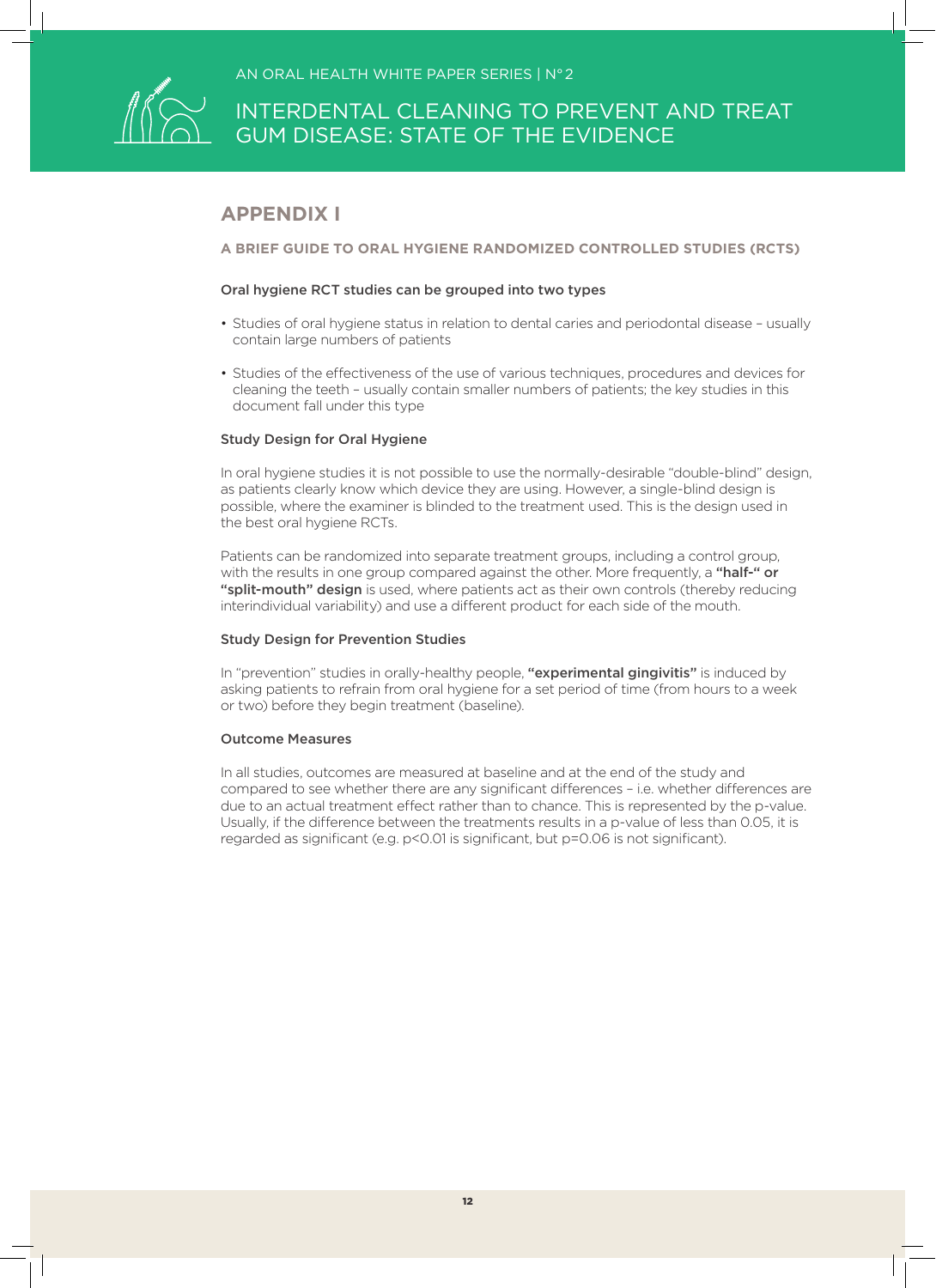

### **APPENDIX II**

#### **A BRIEF OVERVIEW OF ORAL HYGIENE OUTCOME MEASURES**

| <b>Outcome</b>                                                                                           | <b>How is it measured?</b>                                                                                                                                                                                                                                                                                                                                                                                                                                                                                                                                                                                                                                                                                                                                                                                                                                                                                                                                                       | <b>Comments</b>                                                                                                                                                                                                                                                                                                                                     |
|----------------------------------------------------------------------------------------------------------|----------------------------------------------------------------------------------------------------------------------------------------------------------------------------------------------------------------------------------------------------------------------------------------------------------------------------------------------------------------------------------------------------------------------------------------------------------------------------------------------------------------------------------------------------------------------------------------------------------------------------------------------------------------------------------------------------------------------------------------------------------------------------------------------------------------------------------------------------------------------------------------------------------------------------------------------------------------------------------|-----------------------------------------------------------------------------------------------------------------------------------------------------------------------------------------------------------------------------------------------------------------------------------------------------------------------------------------------------|
| <b>Plaque</b><br>Interdental plaque<br>Buildup of plaque                                                 | <b>Index measures</b> (proportion of tooth surface with plaque)<br>· Silness-Löe Index (1964): score 0-3, with 0=no plaque and<br>3=abundant plaque; four scores for different areas of the<br>teeth (buccal, lingual, mesial, distal) are averaged<br>• Plaque Control Record (1972): a simple method of<br>recording plaque in different areas of the teeth (buccal,<br>lingual, mesial, distal), using a solution painted onto the<br>teeth that stains the plaque<br>• Quigley-Hein Plaque Index: score 0-5, where 0=no plaque<br>to 5=plaque covering two-thirds or more of the crown of<br>the tooth<br>• FMPS (Full Mouth Plaque Score): Presence/absence of<br>plaque scores measured dichotomously on six sites per tooth<br>and then calculated as a percentage of the total tooth surface<br>• Interdental full-mouth plaque score (Int. FMPS)<br>NEW Image analysis/planimetric techniques<br>• Quantitative light-fluorescence (QLF) images from buccal<br>surfaces | • There are various methods of quantification<br>of dental plaque in the research<br>environment, ranging from simple to very<br>complex<br>• Index measures provide composite visual<br>measurements<br>• Image analysis is more "scientifically<br>rigorous" because images are recorded and<br>can subsequently be validated by another<br>party |
| <b>Bleeding</b><br>Bleeding of the<br>qums<br>FMBS (Full Mouth<br>Bleeding score)                        | <b>Bleeding on probing (BOP)</b><br>• Bleeding that is induced by gentle manipulation of the<br>tissue at the depth of the gingival sulcus, or interface<br>between the gingiva and a tooth<br>Bleeding on marginal probing (BOMP) index<br>• The gingival margin is probed at an angle and the absence<br>or presence of bleeding is scored within 30 seconds<br>of probing on a scale 0-2, where 0=no bleeding to<br>2=excessive bleeding<br><b>FMBS (Full Mouth Bleeding score)</b>                                                                                                                                                                                                                                                                                                                                                                                                                                                                                           | • BOP is a sign of inflammation                                                                                                                                                                                                                                                                                                                     |
| Gingival<br>inflammation<br>Gum inflammation<br>Gingivitis<br>Buccal gingivitis                          | Index measures<br>• Gingival Index: each tooth is divided into four gingival<br>units (mesial, distal, buccal, and lingual) and given a<br>score from 0-3, where 0=normal gingiva to 3=severe<br>inflammation. The four scores are then averaged to give<br>each tooth a single score<br><b>NEW Digital image analysis:</b><br>• Provides good reliability for both intra- and inter-examiner<br>measurements (Smith 2008)<br>• Measured in millimeters using a periodontal probe;<br>combined with radiographic images                                                                                                                                                                                                                                                                                                                                                                                                                                                          | • Index measures provide composite visual<br>monuments<br>• Digital image analysis is more precise but<br>more cumbersome and newer<br>• "Gingival recession" is another measure in<br>this category.                                                                                                                                               |
| <b>Pocket depth</b><br>Periodontal pocket<br>depth<br>Maximal pocket<br>depth<br>Probing Pocket<br>depth | NEW Optical coherence tomography (OCT)<br>• OCT images of periodontal pockets is a new method in<br>development                                                                                                                                                                                                                                                                                                                                                                                                                                                                                                                                                                                                                                                                                                                                                                                                                                                                  | • Pocket depth is a common means of<br>measuring periodontal inflammation<br>• Periodontal probing is frequently<br>used but reliability and reproducibility<br>are inconsistent; X ray imaging may<br>underestimate bone loss, which can<br>make early detection difficult - hence the<br>development of new measures such as OCT                  |
| <b>Gingival abrasion</b>                                                                                 | <b>Gingival abrasion (GA) scores</b><br>• Scored by size with probe: abrasions are stained (e.g. blue)<br>and measured using a periodontal probe. They are then<br>scored and small, medium and large in millimeters<br>• Scored by size with photographs, using a predefined<br>method                                                                                                                                                                                                                                                                                                                                                                                                                                                                                                                                                                                                                                                                                          | • Gingival abrasion can be caused by<br>toothbrushing                                                                                                                                                                                                                                                                                               |
| <b>Patient acceptance</b>                                                                                | Typically measured using patient surveys                                                                                                                                                                                                                                                                                                                                                                                                                                                                                                                                                                                                                                                                                                                                                                                                                                                                                                                                         |                                                                                                                                                                                                                                                                                                                                                     |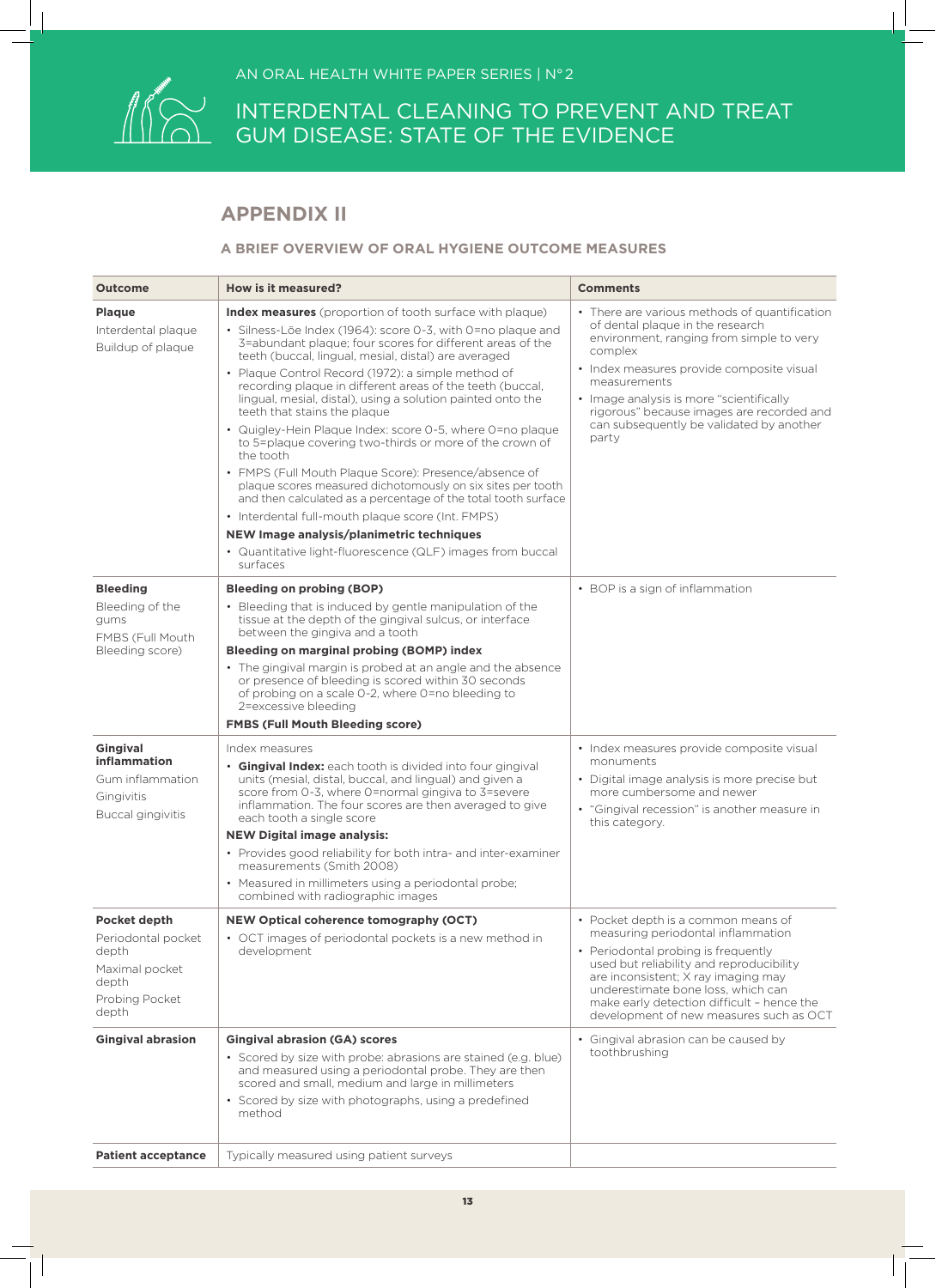

### **APPENDIX III**

#### **KEY RESULTS FROM RCTS COMPARING MANUAL INTERDENTAL PLAQUE CONTROL TO PREVENT AND TREAT GUM DISEASE**

|                          | <b>RANDOMIZED CONTROLLED TRIALS - Orally-healthy individuals (prevention)</b> |                      |                                                          |                                                                                                         |                                                                                                                                                                                                                                                                                                                                                                                                                                                                                                                                                                                                                                                           |                                                                                                                                                                                                                                    |  |  |  |
|--------------------------|-------------------------------------------------------------------------------|----------------------|----------------------------------------------------------|---------------------------------------------------------------------------------------------------------|-----------------------------------------------------------------------------------------------------------------------------------------------------------------------------------------------------------------------------------------------------------------------------------------------------------------------------------------------------------------------------------------------------------------------------------------------------------------------------------------------------------------------------------------------------------------------------------------------------------------------------------------------------------|------------------------------------------------------------------------------------------------------------------------------------------------------------------------------------------------------------------------------------|--|--|--|
|                          |                                                                               |                      | <b>Study characteristics</b>                             |                                                                                                         |                                                                                                                                                                                                                                                                                                                                                                                                                                                                                                                                                                                                                                                           |                                                                                                                                                                                                                                    |  |  |  |
| <b>Study</b>             | <b>Patients (N)</b>                                                           | <b>Follow-</b><br>up | <b>Interventions</b>                                     | <b>Key</b><br>outcomes                                                                                  | <b>Key results</b>                                                                                                                                                                                                                                                                                                                                                                                                                                                                                                                                                                                                                                        | <b>Author conclusions</b>                                                                                                                                                                                                          |  |  |  |
| <b>Graziani</b><br>2018  | Periodontally-<br>healthy young<br>adults (60)                                | 4 wks                | MTB alone<br>$MTB + floss$<br>$MTB + IDB$<br>$MTB + RIC$ | <b>FMPS</b><br>(plaque)<br>FMBS (in-<br>flammation)<br>AngBl<br>(indicator of<br>gingivitis)            | • Wk 1: significant decrease in<br>plaque in all groups except floss<br>• Wk 4: significant decrease in<br>plaque and inflammation in all<br>aroups<br>· Significantly lower interdental<br>plaque with MTB + IDB or RIC<br>vs. MTB alone<br>· Significantly less interdental<br>inflammation with RIC vs. floss                                                                                                                                                                                                                                                                                                                                          | · In periodontally-<br>healthy young<br>subjects, interdental<br>cleaning devices can<br>significantly reduce<br>plaque and gingival<br>inflammation<br>• MTB + IDB or RIC<br>reduced interdental<br>plaque more than MTB<br>alone |  |  |  |
| <b>Bourgeois</b><br>2016 | Periodontally-<br>healthy young<br>adults (42)                                | 3 mo                 | $MTB + IDB$<br>MTB alone                                 | BOIB (in-<br>dicator of<br>gingivitis)<br>Bleeding<br>response to<br>pressure in<br>interdental<br>area | · Significant decrease in bleeding<br>with MTB + IDB at 1 wk through<br>to 3 mo compared with baseline<br>(no significant difference with<br>MTB alone)<br>• Preventive fraction for bleeding<br>frequency with MTB + IDB 46%<br>at 1 wk, 72% at 3 mo<br>• Greater bleeding reduction in<br>anterior (80%) vs. posterior sites<br>(69%)<br>• Presence of bleeding with MTB<br>alone, OR 4.3<br>. Poorer results with IDB with<br>high baseline bleeding vs. low<br>baseline bleeding (OR 2.3)<br>. Higher odds of bleeding with<br>IDB in posterior vs. anterior sites<br>(OR 2.2)<br>• Larger diameter IDB associated<br>with smaller amount of bleeding | • Daily use of calibrated<br>IDBs has a positive<br>impact in reducing<br>interproximal bleeding<br>of periodontally healthy<br>young participants<br>from 1 wk                                                                    |  |  |  |
| <b>Abouassi</b><br>2014  | Adults (39)                                                                   | 4 wks                | <b>RIC</b><br><b>IDB</b>                                 | Gingival<br>bleeding<br>Plaque<br>removal<br>Patient<br>experience                                      | · Significant decrease in plaque<br>after a single usage of RIC and<br><b>IDB</b><br>• Significant reduction in bleeding<br>after 4 wks, with no significant<br>differences between groups<br>· Significantly greater patient<br>acceptance with RIC in overall<br>assessment and subitems for<br>less pain during usage, comfort<br>of brushing, willingness to buy<br>product                                                                                                                                                                                                                                                                           | · RIC similarly effective<br>to IDB<br>• RIC significantly more<br>comfortable than<br>metal-core IDB<br>• RIC can be used as<br>alternative interdental<br>cleaning product, may<br>be more accepted by<br>patients               |  |  |  |

14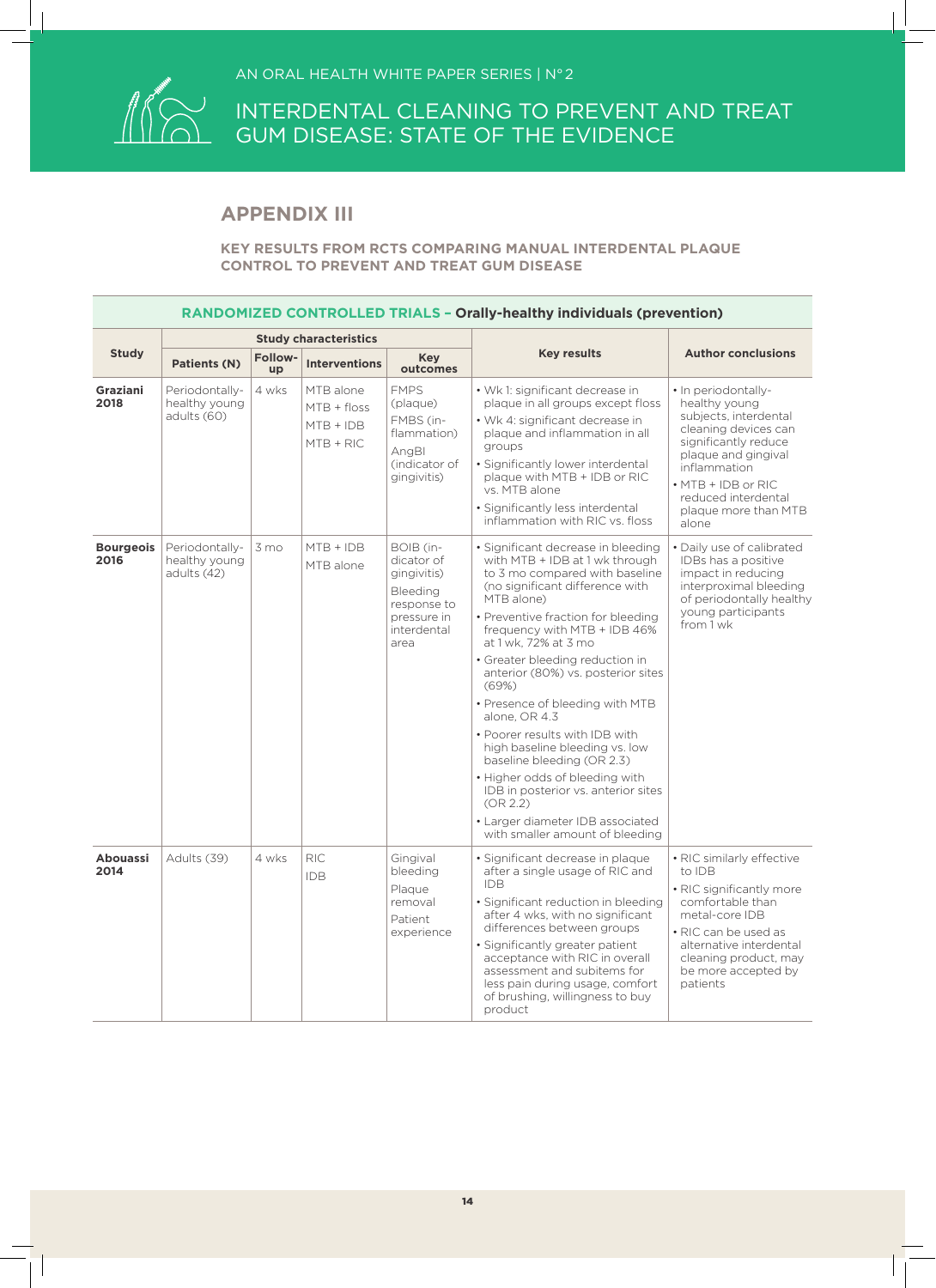

### **APPENDIX III**

| <b>RANDOMIZED CONTROLLED TRIALS - Patients with gingivitis or periodontitis</b> |                                                                                     |                      |                                                                                                   |                                                                                                        |                                                                                                                                                                                                                                                                                                                                             |                                                                                                                                                                                                                                                                 |  |  |
|---------------------------------------------------------------------------------|-------------------------------------------------------------------------------------|----------------------|---------------------------------------------------------------------------------------------------|--------------------------------------------------------------------------------------------------------|---------------------------------------------------------------------------------------------------------------------------------------------------------------------------------------------------------------------------------------------------------------------------------------------------------------------------------------------|-----------------------------------------------------------------------------------------------------------------------------------------------------------------------------------------------------------------------------------------------------------------|--|--|
|                                                                                 |                                                                                     |                      | <b>Study characteristics</b>                                                                      |                                                                                                        |                                                                                                                                                                                                                                                                                                                                             |                                                                                                                                                                                                                                                                 |  |  |
| <b>Study</b>                                                                    | <b>Patients (N)</b>                                                                 | <b>Follow-</b><br>up | <b>Interventions</b>                                                                              | <b>Key</b><br>outcomes                                                                                 | <b>Key results</b>                                                                                                                                                                                                                                                                                                                          | <b>Author conclusions</b>                                                                                                                                                                                                                                       |  |  |
| Hennequin-<br><b>Hoenderdos</b><br>2018                                         | Systemically-<br>healthy<br>voung<br>adults with<br>experimental<br>gingivitis (42) | 4 wks                | $MTB + RIC$<br>$MTB + IDB$                                                                        | <b>BOMP</b><br>(indicator of<br>gingivitis)<br>PI (plaque)<br>GAs (gingival<br>abrasions)              | • Significant reduction in bleeding<br>and plaque with RIC and IDB<br>vs. baseline - but no significant<br>differences between groups,<br>apart from significantly less<br>bleeding with RIC vs. IDB at 4<br>wks<br>· Significantly fewer gingival<br>abrasions with RIC<br>· RIC considered significantly<br>more pleasurable to use       | • MTB + RIC more<br>effective than MTB +<br>IDB in reducing gingival<br>inflammation after 4<br>wks<br>• RIC caused less<br>gingival abrasion and<br>was appreciated more<br>by participants than<br><b>IDB</b>                                                 |  |  |
| Larsen 2017                                                                     | Periodontal<br>maintenance<br>patients (51)                                         | $3 \text{ mo}$       | Conical IDB<br>Cylindrical<br><b>IDB</b>                                                          | Plaque scores<br>Bleeding<br>upon pocket<br>probing<br>scores<br>Probing<br>pocket depth               | • Overall, no difference between<br>conical and cylindrical IDBs<br>· Significantly higher plaque<br>and bleeding scores at lingual<br>approximal sites with conical<br>IDB (increase in plaque and<br>bleeding scores compared with<br>baseline)<br>• No difference in probing pocket<br>depth between IDBs                                | • Conical IDBs less<br>effective than<br>cylindrical IDBs<br>regarding lingual<br>approximal plaque<br>removal<br>• In patients receiving<br>supportive periodontal<br>therapy, cylindrical IDB<br>should be first choice<br>to obtain and maintain<br>gingival |  |  |
| <b>Mwatha</b><br>2017                                                           | Young and<br>old adults<br>with mild to<br>moderate<br>gingivitis<br>(287)          | 4 wks                | MTB alone<br>$MTB + string$<br>floss<br>$MTB + two$<br>different<br>types air floss<br>(4 groups) | MGI<br>(gingivitis)<br><b>RMNPI</b><br>(plaque)<br><b>GBI</b><br>(bleeding)                            | • Significantly larger reductions<br>in MGI in all three floss groups<br>compared to MTB alone at day<br>14 (primary endpoint)<br>• Benefits persisted for up to 4<br>wks                                                                                                                                                                   | • Addition of<br>interproximal cleaning<br>to MTB significantly<br>reduced gingivitis and<br>plaque vs. MTB alone<br>• String and air floss<br>provided a similar<br>reduction in gingivitis<br>and plaque                                                      |  |  |
| <b>Stone 2015</b>                                                               | Adults with<br>qinqiyal<br>manifesta-<br>tions $(79)$                               | 20 wks               | Sonic TB +<br><b>IDB</b><br>MTB alone                                                             | OHIP (impact)<br>on life)<br>Pain<br>PI (plaque)<br>Mucosal<br>disease score<br>Cost-<br>effectiveness | With Sonic TB + IDB vs. MTB<br>alone:<br>• Significant improvements in<br>OHIP<br>• Improvements in functional<br>limitation, psychological<br>discomfort and physical<br>disability at 4 and 20 wks, and<br>psychological disability at 20<br>wks<br>• Reduction in plaque<br>· Improvements in mucosal<br>disease indices at 4 and 20 wks | • A structured plaque<br>control intervention<br>effective in improving<br>oral health-related<br>quality of life and<br>clinically observed<br>gingival lesions                                                                                                |  |  |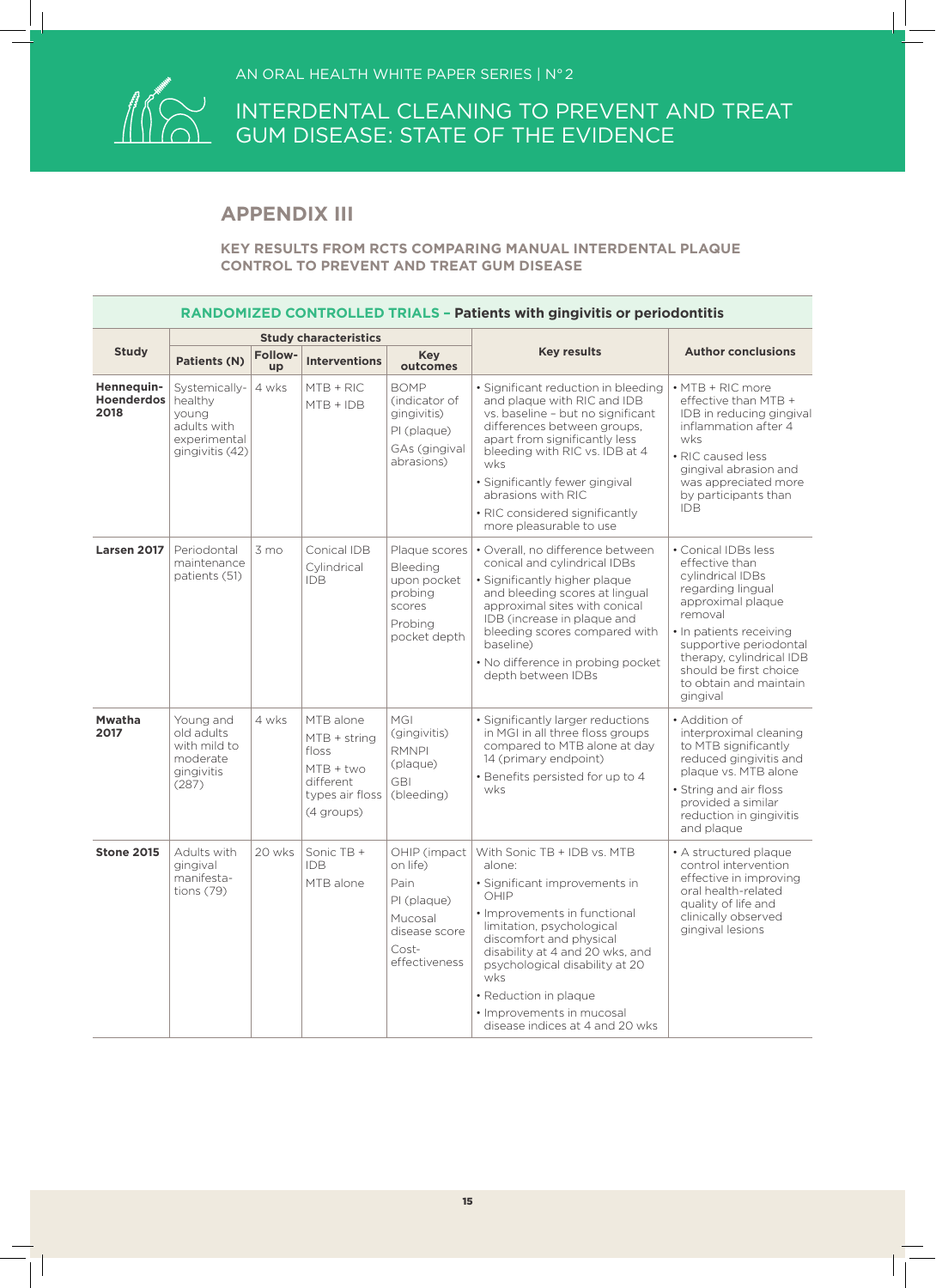

### **APPENDIX III**

| <b>RANDOMIZED CONTROLLED TRIALS - Patients with gingivitis or periodontitis</b> |                                                                                                       |                 |                                                                                                                                                                 |                                                                    |                                                                                                                                                                                                                                                                                                                                                                         |                                                                                                                                                                                                                                                                                                                                                                                                                         |  |  |
|---------------------------------------------------------------------------------|-------------------------------------------------------------------------------------------------------|-----------------|-----------------------------------------------------------------------------------------------------------------------------------------------------------------|--------------------------------------------------------------------|-------------------------------------------------------------------------------------------------------------------------------------------------------------------------------------------------------------------------------------------------------------------------------------------------------------------------------------------------------------------------|-------------------------------------------------------------------------------------------------------------------------------------------------------------------------------------------------------------------------------------------------------------------------------------------------------------------------------------------------------------------------------------------------------------------------|--|--|
|                                                                                 |                                                                                                       |                 | <b>Study characteristics</b>                                                                                                                                    |                                                                    |                                                                                                                                                                                                                                                                                                                                                                         |                                                                                                                                                                                                                                                                                                                                                                                                                         |  |  |
| <b>Study</b>                                                                    | <b>Patients (N)</b>                                                                                   | Follow-<br>up   | <b>Interventions</b>                                                                                                                                            | <b>Key</b><br>outcomes                                             | <b>Key results</b>                                                                                                                                                                                                                                                                                                                                                      | <b>Author conclusions</b>                                                                                                                                                                                                                                                                                                                                                                                               |  |  |
| <b>Tu 2008</b><br>(re-analysis<br>of Jackson<br>2006)                           | Young and<br>old adults<br>with chronic<br>periodontitis<br>(77)                                      | 12 wks          | MTB + floss<br>$MTB + IDB$                                                                                                                                      | PPD (pocket<br>depth)<br>PI (plaque)<br><b>BOP</b><br>(bleeding)   | · Significantly greater reduction in<br>PPD and percentage sites with<br>bleeding on probing with MTB +<br>IDB vs. MTB + floss<br>• Most changes occurred during<br>first 6 wks<br>• Greater reduction in PI with MTB<br>+ IDB vs. MTB + floss, leading to<br>greater pocket depth reduction<br>and greater improvement in<br>bleeding on probing                       | • Greater reduction in<br>pocket depth and<br>bleeding on probing<br>with MTB + IDB vs.<br>MTB + floss mostly due<br>to greater efficiency<br>of interdental brushing<br>in removing dental<br>plaque (rather than<br>compression of<br>interdental papillae)<br>· Improved oral hygiene<br>performance can<br>reduce gingival<br>inflammation and<br>vield greater pocket<br>reduction and less<br>bleeding on probing |  |  |
| <b>Noorlin</b><br>2007                                                          | Untreated<br>adults<br>with mild-<br>moderate<br>periodontitis<br>(prior to de-<br>bridement)<br>(10) | 1 <sub>mo</sub> | $MTB + IDB$<br>$MTB + floss$                                                                                                                                    | Probing<br>depth<br><b>BOP</b><br>(bleeding)<br>Recession<br>(gum) | • Significant differences in<br>supragingival and subgingival<br>plaque scores with MTB + IDB<br>an MTB + floss over time, but no<br>significant differences between<br>groups<br>· Significant reduction in BOP,<br>probing depth and recession<br>over time for IDB sites, but not<br>floss sites<br>• Patients preferred IDB because<br>of its simpler method of use | • Use of MTB + IDB or<br>floss resulted in similar<br>beneficial effects on<br>subgingival plaque and<br>proximal gingival health<br>· IDB is more likely to be<br>used efficiently than<br>floss                                                                                                                                                                                                                       |  |  |
| <b>Schiffner</b><br>2007                                                        | Older<br>patients<br>(106)                                                                            | 6 <sub>mo</sub> | $MTB +$<br>interdental<br>treatment<br>Oral<br>antibacterial<br>mouth rinse<br>Manual +<br>antibacterial<br>combination<br>No specific<br>regimen<br>(4 groups) | Gingivitis<br>Plaque                                               | • Significantly lower plaque and<br>gingivitis scores at 6 mo vs.<br>baseline in all groups<br>· Significant reductions in<br>gingivitis between control group<br>and all other groups, but not<br>between intervention groups<br>• Only groups with improved<br>manual oral hygiene showed<br>significant improvements in<br>plaque scores vs. control                 | • Greater plaque<br>reduction with intensive<br>manual oral hygiene<br>than combination of<br>antibacterial rinse and<br>usual oral hygiene<br>procedures<br>· Gingivitis reduced by<br>both intensive manual<br>oral hygiene and<br>antibacterial rinse<br>• Combining intensive<br>manual oral hygiene<br>with antibacterial rinse<br>did not result in further<br>gingivitis reduction                               |  |  |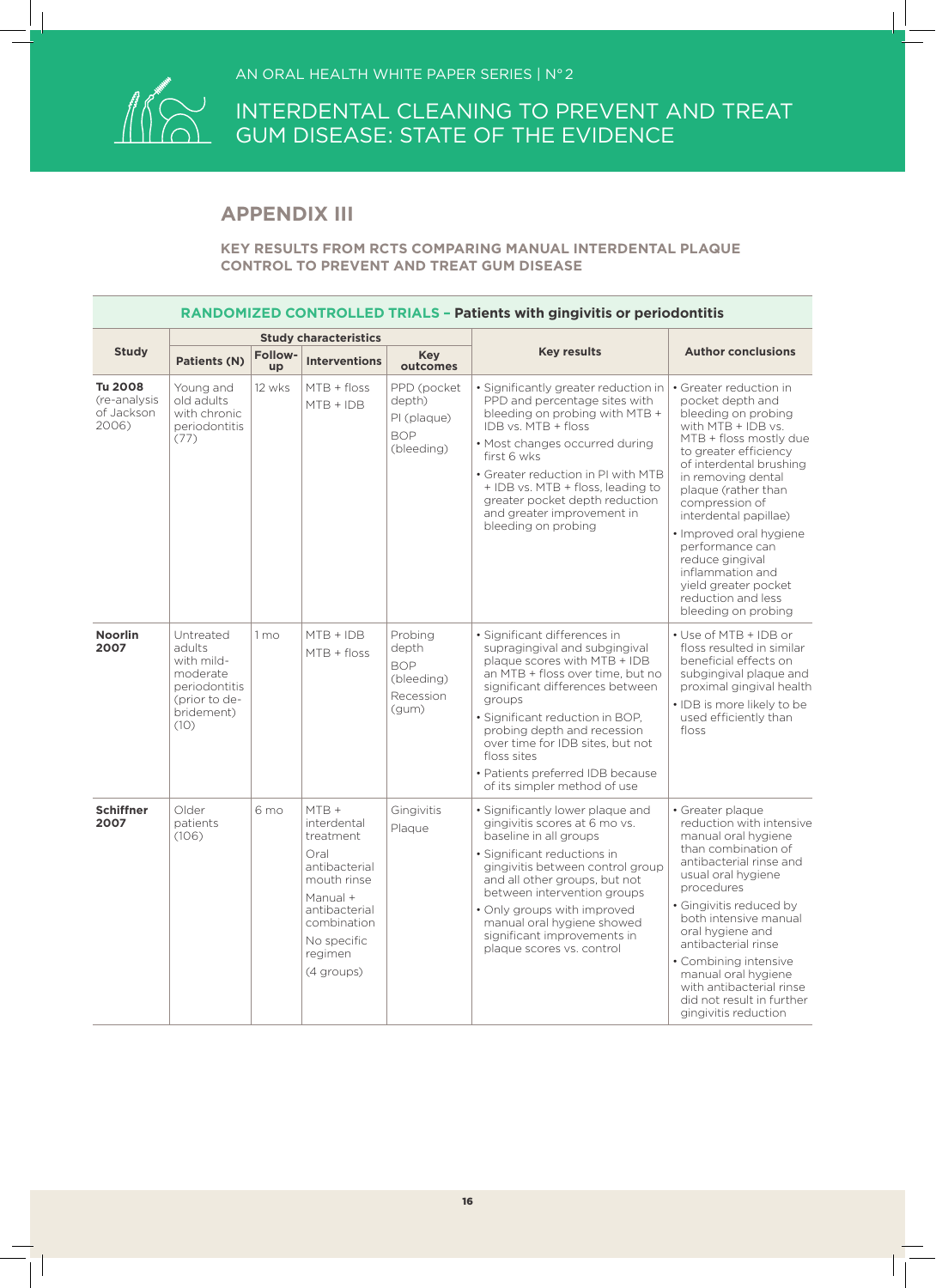

### **APPENDIX III**

|                        | RANDOMIZED CONTROLLED TRIALS - Patients with gingivitis or periodontitis                        |                      |                                                      |                                                                                                                         |                                                                                                                                                                                                                                                                                                                                                                                                                                                        |                                                                                                                                                                                                                                                                                                                                                                                                                                                                                                                         |  |  |  |
|------------------------|-------------------------------------------------------------------------------------------------|----------------------|------------------------------------------------------|-------------------------------------------------------------------------------------------------------------------------|--------------------------------------------------------------------------------------------------------------------------------------------------------------------------------------------------------------------------------------------------------------------------------------------------------------------------------------------------------------------------------------------------------------------------------------------------------|-------------------------------------------------------------------------------------------------------------------------------------------------------------------------------------------------------------------------------------------------------------------------------------------------------------------------------------------------------------------------------------------------------------------------------------------------------------------------------------------------------------------------|--|--|--|
|                        |                                                                                                 |                      | <b>Study characteristics</b>                         |                                                                                                                         |                                                                                                                                                                                                                                                                                                                                                                                                                                                        |                                                                                                                                                                                                                                                                                                                                                                                                                                                                                                                         |  |  |  |
| <b>Study</b>           | <b>Patients (N)</b>                                                                             | <b>Follow-</b><br>up | <b>Interventions</b>                                 | <b>Key</b><br>outcomes                                                                                                  | <b>Key results</b>                                                                                                                                                                                                                                                                                                                                                                                                                                     | <b>Author conclusions</b>                                                                                                                                                                                                                                                                                                                                                                                                                                                                                               |  |  |  |
| <b>Jackson</b><br>2006 | Young and<br>old adults<br>with chronic<br>periodontitis<br>(prior to de-<br>bridement)<br>(77) | 12 wks               | $MTB + floss$<br>$MTB + IDB$                         | PI (plaque)<br><b>RICL</b><br>(papillae<br>level)<br>EIBI (gingival<br>inflammation)<br>Probing<br>depths<br><b>BOP</b> | · Significant reductions from<br>baseline for all indices in both<br>groups<br>• At 6 wks, IDB group improved<br>significantly more than floss<br>group in every parameter<br>· By 12 wks, changes in plaque,<br>papillae level, and probing<br>depths significantly greater in<br>IDB vs. floss group                                                                                                                                                 | · Interdental cleaning,<br>especially with IDB,<br>enabled patients with<br>chronic periodontitis<br>to improve clinical<br>periodontal outcomes<br>and reduce clinical<br>signs of disease and<br>inflammation over 12<br>wks<br>• Significant<br>improvements<br>achieved with<br>minimal professional<br>intervention before<br>thorough root surface<br>debridement<br>· IDB significantly<br>outperformed floss at<br>6 wks (all indices) and<br>12 wks (interdental<br>plaque, papillae height,<br>probing depth) |  |  |  |
| <b>Rosing</b><br>2006  | Adults with<br>periodontitis<br>(50)                                                            | Single<br>use        | Floss<br>Cylindrical<br><b>IDB</b><br>Conical IDB    | PI (plaque)                                                                                                             | · Significant decrease in plaque<br>with all three instruments vs.<br>baseline<br>· Significantly greater decrease<br>with both IDB vs. floss                                                                                                                                                                                                                                                                                                          | • In individuals<br>in periodontal<br>maintenance care.<br>IDB - regardless of<br>their shape (conical,<br>cylindrical) - are<br>more efficacious<br>in interdental<br>supragingival plaque<br>removal than floss                                                                                                                                                                                                                                                                                                       |  |  |  |
| <b>Yost 2006</b>       | Adults with<br>gingivitis<br>(120)                                                              | 6 wks                | String floss<br>Flossers<br><b>IDB</b><br><b>RIC</b> | <b>EIBI</b><br>(bleeding)<br>Plaque<br>Gingivitis                                                                       | • With all four products,<br>significant reduction in<br>interdental plaque and<br>reduction in interdental<br>gingivitis scores both lingually<br>and buccally at 6 wks vs.<br>baseline<br>· No statistical differences<br>between products on lingual<br>interdental sites<br>· Significantly greater reduction<br>in gingival index score buccally<br>with IDB vs. other three<br>products<br>• No differences among products<br>regarding bleeding | • Dental floss, the<br>recognized "gold<br>standard" for<br>gingivitis reduction,<br>was matched in<br>performance by<br>flossers and RIC, but<br>surpassed by the IDB<br>• All products performed<br>comparably for plaque<br>reduction and removal.<br>and for reduction in<br>inflammation<br>• On the buccal surfaces,<br>the greatest reduction<br>in gingivitis was<br>achieved with the IDB                                                                                                                      |  |  |  |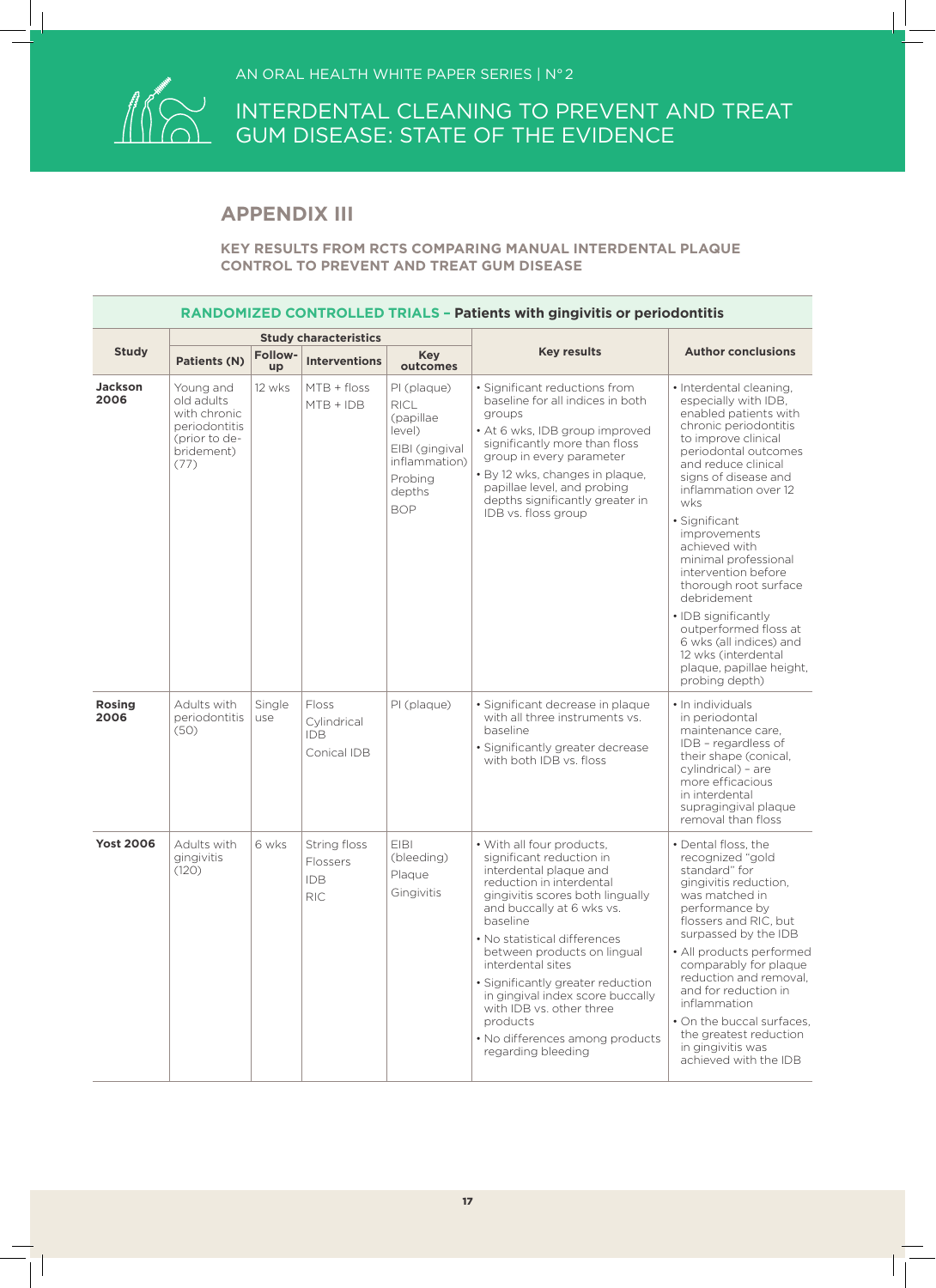

### **APPENDIX III**

|                         | <b>RANDOMIZED CONTROLLED TRIALS - Patients with gingivitis or periodontitis</b>              |               |                                                                                                       |                                                                                                  |                                                                                                                                                                                                                                                                                                                                                                                                                                                                                                                                      |                                                                                                                                                                                                                                                                                                                                                                             |  |  |  |
|-------------------------|----------------------------------------------------------------------------------------------|---------------|-------------------------------------------------------------------------------------------------------|--------------------------------------------------------------------------------------------------|--------------------------------------------------------------------------------------------------------------------------------------------------------------------------------------------------------------------------------------------------------------------------------------------------------------------------------------------------------------------------------------------------------------------------------------------------------------------------------------------------------------------------------------|-----------------------------------------------------------------------------------------------------------------------------------------------------------------------------------------------------------------------------------------------------------------------------------------------------------------------------------------------------------------------------|--|--|--|
|                         |                                                                                              |               | <b>Study characteristics</b>                                                                          |                                                                                                  |                                                                                                                                                                                                                                                                                                                                                                                                                                                                                                                                      |                                                                                                                                                                                                                                                                                                                                                                             |  |  |  |
| <b>Study</b>            | Patients (N)                                                                                 | Follow-<br>up | <b>Interventions</b>                                                                                  | <b>Key</b><br>outcomes                                                                           | <b>Key results</b>                                                                                                                                                                                                                                                                                                                                                                                                                                                                                                                   | <b>Author conclusions</b>                                                                                                                                                                                                                                                                                                                                                   |  |  |  |
| <b>Jared 2005</b>       | Adults with<br>gingivitis<br>(152)                                                           | 4 wks         | Antiseptic-re-<br>leasing IDB<br>Two other<br><b>IDB</b> products<br>Floss<br>MTB alone<br>(5 groups) | Plaque<br>Gingivitis<br>Interproximal<br>gingival<br>bleeding                                    | · Significantly lower plaque levels<br>with all three IDB vs. MTB alone<br>at 2 and 4 wks<br>• Significant improvement in<br>interproximal gingival bleeding<br>with antiseptic-releasing IDB<br>at 2 wks; significantly better<br>outcomes with all three IDB at 4<br>wks vs. MTB alone<br>· Significantly greater reduction<br>in interproximal bleeding upon<br>probing with all three IDB vs.<br>floss and MTB alone at 2 and 4<br>wks<br>. No clinically superior results<br>with antiseptic-releasing IDB vs.<br>other two IDB | • Compared to MTB<br>alone and floss, daily<br>use of IDBs was<br>effective in reducing<br>interproximal plaque,<br>gingivitis scores, and<br>interproximal bleeding<br>on probing<br>· Benefits evident<br>at 2 wks. but more<br>consistent at 4 wks<br>• The antiseptic-releasing<br>IDB did not appear to<br>confer a consistently<br>independent<br>incremental benefit |  |  |  |
| <b>Schmage</b><br>1999  | Adults with<br>gingivitis<br>(35)                                                            | 1 wk          | $MTB + IDB$<br>$MTB + floss$<br>$MTB +$<br>mechanical<br>interdental<br>cleaner                       | Proximal<br>plaque<br>PBI<br>(bleeding)<br>Interdental<br>bleeding<br>tendency on<br>stimulation | • Overall reduction in average PBI<br>• Substantially less interproximal<br>plaque remained after manual<br>interdental cleaning (5%)<br>compared with mechanical<br>cleaning (40%)<br>• Cleaning efficiency of manual<br>and mechanical methods<br>was comparable in only one<br>interproximal space size<br>· Interdental bleeding on<br>stimulation significantly higher<br>with mechanical manual<br>cleaning at the end of the study                                                                                            | • Manual interproximal<br>cleaning was more<br>effective than<br>mechanical cleaning                                                                                                                                                                                                                                                                                        |  |  |  |
| <b>Christou</b><br>1998 | Adults with<br>moderate<br>to severe<br>periodontitis<br>(prior to de-<br>bridement)<br>(26) | 6 wks         | $MTB + floss$<br>MTB + IDB                                                                            | Plaque<br>Gingival<br><i>inflammation</i><br>Probing<br>depth                                    | At 6 wks vs. baseline with MTB +<br>IDB vs. MTB + floss:<br>• Significantly greater reduction<br>in plaque<br>· Significantly greater reduction<br>in probing depth/pocket<br>• Reduced bleeding with both<br>interdental devices, with no<br>significant differences<br>• Significantly greater patient<br>acceptance with IDB: more<br>problems experienced with<br>floss, IDB felt to be more<br>efficacious                                                                                                                      | $\cdot$ MTB + IDB more<br>effective in plaque<br>removal and results<br>in larger reduction of<br>probing depth than<br>$MTB + floss$<br>• Differences were<br>small, but indicate that<br>in combination with<br>patient preferences,<br>IDB preferable to floss<br>for interdental plaque<br>removal in patients with<br>moderate to severe<br>periodontitis              |  |  |  |
| Bergen-<br>holtz 1984   | Adults with<br>periodontal<br>disease (9)                                                    | 8 wks         | <b>Floss</b><br>$IDB \times 3$<br>(crossover<br>study)                                                | Plaque                                                                                           | · No difference in achieved<br>cleanliness after use of different<br>IDB.<br>• No gingival damage or damage<br>to hard tissue of teeth observed<br>with IDB or floss                                                                                                                                                                                                                                                                                                                                                                 | • IDB preferable to floss<br>in cleaning interdental<br>areas where the papilla<br>is missing                                                                                                                                                                                                                                                                               |  |  |  |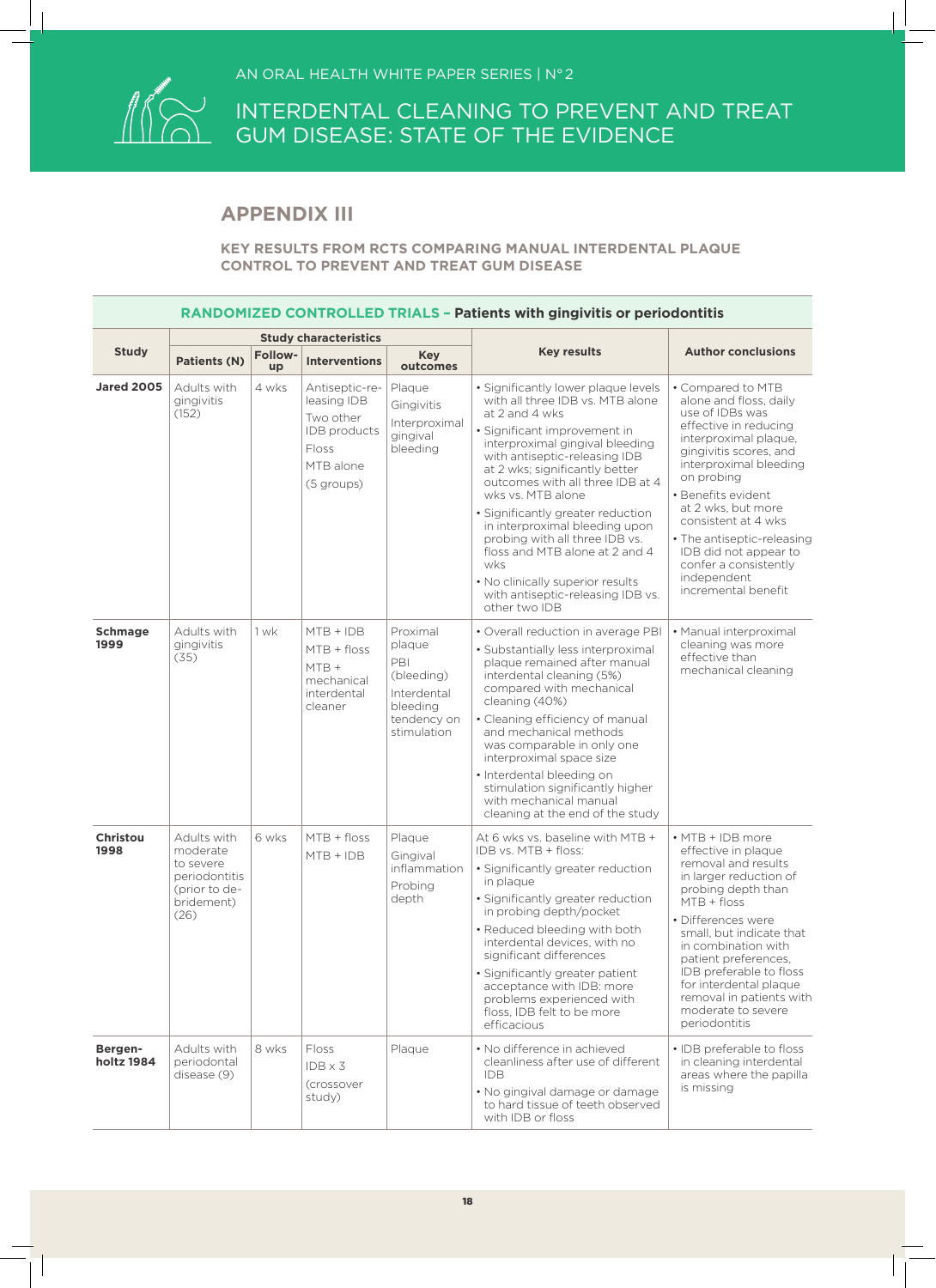

### **APPENDIX III**

| <b>SYSTEMATIC REVIEWS / META-ANALYSIS - Varied subjects</b> |                                                                                 |                          |                                                                                                                                                                                                                                                 |                                                                                         |                                                                                                                                                                                                                                                                                                                                                                                                                                                                        |                                                                                                                                                                                                                                                                                       |  |  |
|-------------------------------------------------------------|---------------------------------------------------------------------------------|--------------------------|-------------------------------------------------------------------------------------------------------------------------------------------------------------------------------------------------------------------------------------------------|-----------------------------------------------------------------------------------------|------------------------------------------------------------------------------------------------------------------------------------------------------------------------------------------------------------------------------------------------------------------------------------------------------------------------------------------------------------------------------------------------------------------------------------------------------------------------|---------------------------------------------------------------------------------------------------------------------------------------------------------------------------------------------------------------------------------------------------------------------------------------|--|--|
|                                                             |                                                                                 |                          | <b>Study characteristics</b>                                                                                                                                                                                                                    |                                                                                         |                                                                                                                                                                                                                                                                                                                                                                                                                                                                        |                                                                                                                                                                                                                                                                                       |  |  |
| <b>Study</b>                                                | <b>Patients (N)</b>                                                             | <b>Follow-</b><br>up     | <b>Interventions</b>                                                                                                                                                                                                                            | <b>Key</b><br>outcomes                                                                  | <b>Key results</b>                                                                                                                                                                                                                                                                                                                                                                                                                                                     | <b>Author conclusions</b>                                                                                                                                                                                                                                                             |  |  |
| <b>Kotsakis</b><br>2018                                     | 22 trials:<br>Healthy<br>(438)<br>Gingivitis<br>(1365)<br>Periodontitis<br>(74) | $4 - 24$<br>wks          | Floss<br>Powered<br>flossing<br>Toothpicks<br>Toothpicks +<br>intensive oral<br>hygiene<br>Water jet<br>irrigation<br><b>IDB</b><br>Gum mas-<br>sagers<br>MTB alone<br>Powered TB<br>alone<br>Powered TB<br>+ water jet<br>$(10 \text{ total})$ | GI (gingival<br>inflammation)<br><b>BOP</b><br>(bleeding)<br>Plaque<br>Probing<br>depth | • IDB yielded largest reduction<br>in gingival inflammation as<br>toothbrushing adjuncts,<br>followed by water jet<br>• Rankings based on posterior<br>probabilities revealed that<br>IDB and water jet had highest<br>probability of being "best"<br>for reduction of gingival<br>inflammation<br>• Probability for toothpick and<br>floss being the "best" aids was<br>near zero<br>• Except for toothpicks, all aids<br>were better at reducing GI vs.<br>MTB alone | • IDB and water jets<br>ranked high for<br>reducing gingival<br>bleeding, whereas<br>toothpicks and floss<br>ranked last<br>• Patient-perceived<br>benefit of aids is not<br>clear because gingival<br>inflammation measures<br>are physical indicators<br>of periodontal health      |  |  |
| Salzer 2015                                                 | 6 systematic<br>reviews                                                         | $\overline{\phantom{0}}$ | $Floss$ (n=2<br>reviews)<br>$IDB(n=2)$<br><b>Woodsticks</b><br>$(n=1)$<br>Oral irrigator<br>$(n=1)$                                                                                                                                             | Plaque<br>Gingivitis                                                                    | . Moderate evidence that MTB<br>+ IDB reduces plaque and<br>gingivitis<br>• Weak evidence of unclear or<br>small magnitude that MTB +<br>dental floss, woodsticks or oral<br>irrigator reduces gingivitis, and<br>no concomitant evidence for<br>effect on plaque                                                                                                                                                                                                      | • IDBs most effective<br>method for interdental<br>plaque removal<br>• Majority of available<br>studies fail to<br>demonstrate that floss<br>is effective in plaque<br>removal<br>• However, all interdental<br>devices support<br>management of<br>gingivitis to a varying<br>extent |  |  |

| <b>SYSTEMATIC REVIEWS / META-ANALYSIS - Orally-healthy individuals</b> |                                                                                                    |                         |                              |                        |                                                                                                                                                                                                                       |                                                                                                                                                                                                                                                                                          |  |  |
|------------------------------------------------------------------------|----------------------------------------------------------------------------------------------------|-------------------------|------------------------------|------------------------|-----------------------------------------------------------------------------------------------------------------------------------------------------------------------------------------------------------------------|------------------------------------------------------------------------------------------------------------------------------------------------------------------------------------------------------------------------------------------------------------------------------------------|--|--|
|                                                                        |                                                                                                    |                         | <b>Study characteristics</b> |                        |                                                                                                                                                                                                                       |                                                                                                                                                                                                                                                                                          |  |  |
| <b>Study</b>                                                           | Patients (N)                                                                                       | Follow-<br>$\mathbf{u}$ | <b>Interventions</b>         | <b>Key</b><br>outcomes | <b>Key results</b>                                                                                                                                                                                                    | <b>Author conclusions</b>                                                                                                                                                                                                                                                                |  |  |
| Sambunjak<br>2011                                                      | Healthy<br>adults.<br>prevention<br>of gingivitis<br>and dental<br>caries<br>(1083, 12)<br>trials) | 6 mo                    | $MTB + floss$<br>MTB alone   | Plaque<br>Gingivitis   | • Significantly greater reduction<br>in gingivitis with MTB + floss vs.<br>MTB alone at 1. 3 and 6 mo<br>• Small reduction in plaque at 1<br>or 3 mo with MTB + floss, but<br>evidence is weak and very<br>unreliable | • Some evidence that<br>MTB + floss reduces<br>gingivitis compared to<br>MTB alone<br>• People who brush and<br>floss regularly have<br>less gum bleeding<br>compared to MTB<br>alone<br>• Weak and verv<br>unreliable evidence<br>of a small reduction<br>in plaque with MTB +<br>floss |  |  |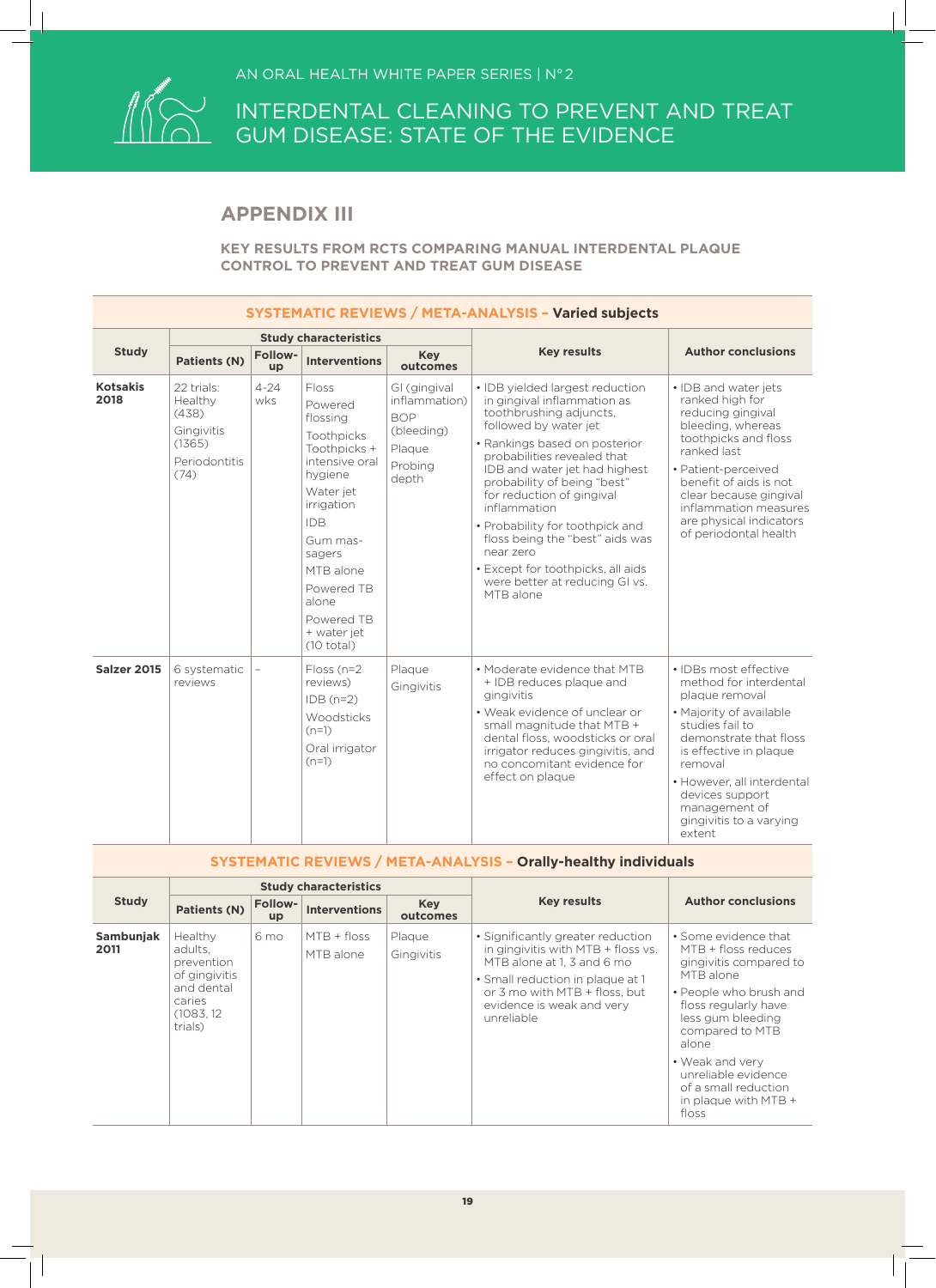

### **APPENDIX III**

#### **KEY RESULTS FROM RCTS COMPARING MANUAL INTERDENTAL PLAQUE CONTROL TO PREVENT AND TREAT GUM DISEASE**

|                           | SYSTEMATIC REVIEWS / META-ANALYSIS - Patients with gingivitis or periodontitis         |                      |                                                                |                                                                                                 |                                                                                                                                                                                                                                                                                                                                                                                                                                                                                              |                                                                                                                                                                                                                                                                                                                                                                                                                         |  |  |
|---------------------------|----------------------------------------------------------------------------------------|----------------------|----------------------------------------------------------------|-------------------------------------------------------------------------------------------------|----------------------------------------------------------------------------------------------------------------------------------------------------------------------------------------------------------------------------------------------------------------------------------------------------------------------------------------------------------------------------------------------------------------------------------------------------------------------------------------------|-------------------------------------------------------------------------------------------------------------------------------------------------------------------------------------------------------------------------------------------------------------------------------------------------------------------------------------------------------------------------------------------------------------------------|--|--|
|                           |                                                                                        |                      | <b>Study characteristics</b>                                   |                                                                                                 |                                                                                                                                                                                                                                                                                                                                                                                                                                                                                              |                                                                                                                                                                                                                                                                                                                                                                                                                         |  |  |
| <b>Study</b>              | Patients (N)                                                                           | <b>Follow-</b><br>up | <b>Interventions</b>                                           | <b>Key</b><br>outcomes                                                                          | <b>Key results</b>                                                                                                                                                                                                                                                                                                                                                                                                                                                                           | <b>Author conclusions</b>                                                                                                                                                                                                                                                                                                                                                                                               |  |  |
| <b>Poklepovic</b><br>2013 | Adults<br>(354, 7 trials)                                                              | $4 - 24$<br>wks      | $MTB + IDB$<br>$MTB + floss$<br>MTB alone                      | Prevention of<br>periodontal<br>disease.<br>plaque,<br>dental caries                            | MTB + IDB vs. MTB alone:<br>• Very low-quality evidence from<br>one study for a reduction in<br>gingivitis at 1 mo, favoring of use<br>of IDB<br>MTB + IDB vs. MTB + floss:<br>• Reduction in gingivitis in favor<br>of IDB vs. floss at 1 mo in seven<br>studies (low-quality evidence)<br>(translates to 52% reduction in<br>gingivitis)<br>• Insufficient evidence to claim<br>benefit for either IDB or floss for<br>reducing plaque at 1 and 3 mo                                       | · Only one study<br>looked at whether<br>MTB + IDB was better<br>than MTB alone, and<br>there was very low-<br>quality evidence for a<br>reduction in gingivitis<br>and plaque at 1 mo<br>• Also low-quality<br>evidence from seven<br>studies that IDB<br>reduces gingivitis vs.<br>floss at 1 mo<br>· Insufficient evidence to<br>determine whether IDB<br>reduced or increased<br>plaque levels compared<br>to floss |  |  |
| <b>Imai 2012</b>          | Adults with<br>periodontitis,<br>gingivitis, or<br>both (446<br>patients, 7<br>trials) | $4 - 12$<br>wks      | $MTB + IDB$<br>$MTB + floss$<br>(after de-<br>bridement)       | Bleeding<br>Plaque                                                                              | • Reduction of bleeding greater<br>with MTB $+$ IDB than MTB $+$<br>floss (four studies)<br>· Significant reduction in plaque<br>with MTB + IDB vs. MTB + floss<br>(seven studies)                                                                                                                                                                                                                                                                                                           | • MTB + IDB effective<br>alternative to MTB<br>+ floss for reducing<br>bleeding and plaque<br>between four and 12<br>wks                                                                                                                                                                                                                                                                                                |  |  |
| <b>Slot 2008</b>          | Adults with<br>periodontitis<br>(9 trials)                                             | Up to<br>12 wks      | $MTB + IDB$<br>MTB alone<br>or other<br>interdental<br>devices | Markers of<br>periodontal<br>inflamma-<br>tion (plaque,<br>gingivitis.<br>bleeding,<br>pockets) | • MTB + IDB removes more dental<br>plaque than MTB alone, and is<br>even more effective than dental<br>floss or woodsticks<br>• Positive significant difference<br>using IDB with respect to<br>plaque scores, bleeding scores<br>and probing pocket depth;<br>reduction of pocket depth more<br>pronounced with IDB than floss<br>· Positive significant difference<br>in plaque index with IDB<br>compared with floss<br>· Evidence for effect on gingival<br>inflammation less conclusive | · More dental plaque<br>removed with MTB +<br>IDB than MTB alone.<br>floss or woodsticks<br>• Inconclusive evidence<br>for effect on gingival<br>inflammation: no<br>difference in effect of<br>IDB on parameters of<br>gingival inflammation<br>compared to floss<br>• Reduction of pocket<br>depth with IDB more<br>pronounced than with<br>floss                                                                     |  |  |

AngBI, angulated bleeding index; BOIP, bleeding on interdental brushing index; BOMP, bleeding on marginal probing; BOP, bleeding on probing (interdental sites); EIBI, Eastman interdental bleeding index; FMBS, full-mouth bleeding score; FMPS, full-mouth plaque score; GA, gingival abrasion score; GI, gingival index; GBI, gingival bleeding index; ICU, intensive care unit; IDB, interdental brush; MGI, modified gingival index; mo, months; MTB, manual toothbrush; OHIP, oral health impact profile; OR, odds ratio; PBI, papillary bleeding index; PI, plaque index; PPD, probing pocket depth; RIC, rubber interdental cleaners; RICL, relative interdental papillae level; RMNPI, Rustogi Modified Navy Plaque Index; TB, toothbrush; wk(s), week(s).